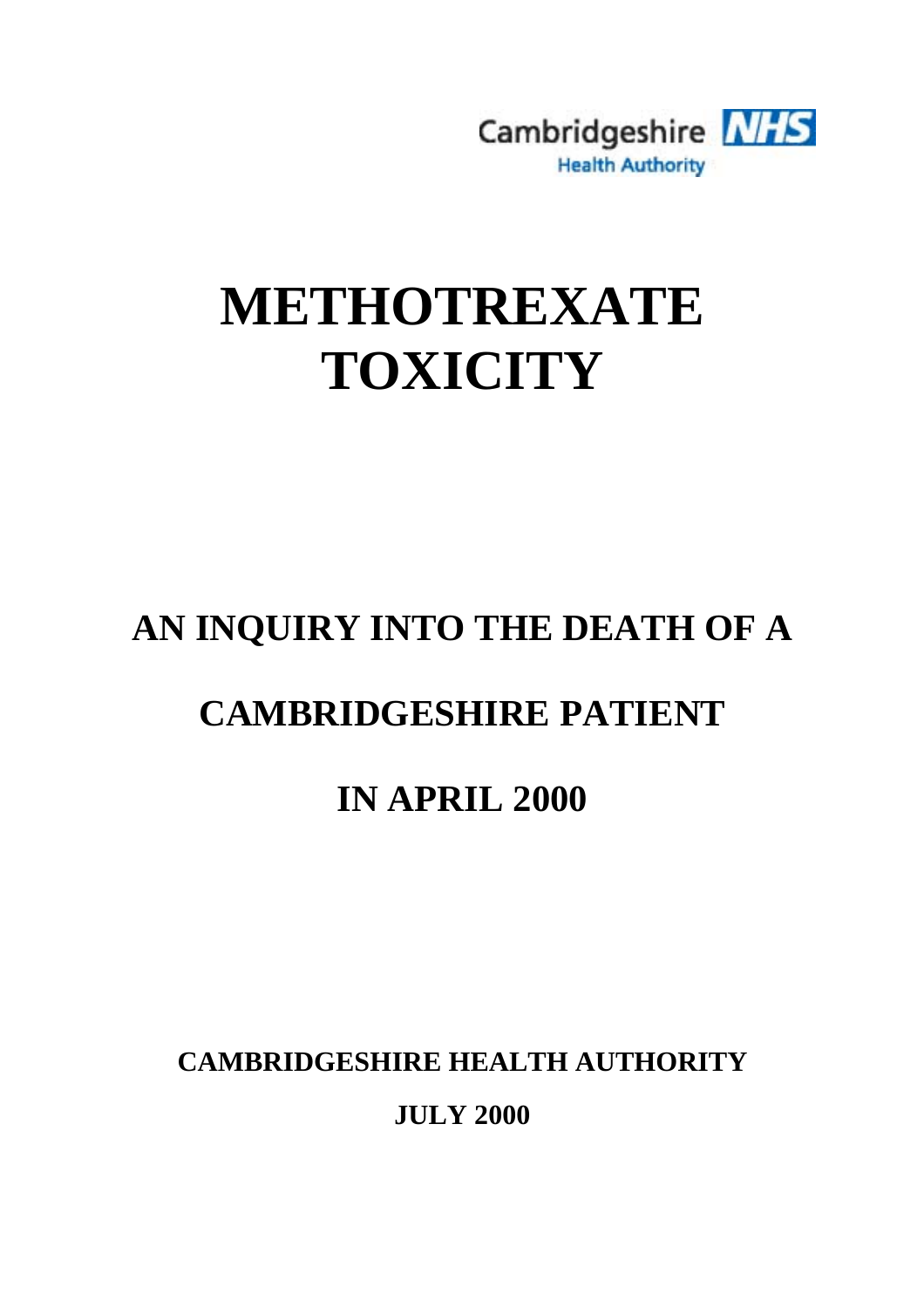|                | <b>CONTENTS</b>                                                                                                                                                                                                                                                                                                                                                                                  | <b>PAGE</b>                            |
|----------------|--------------------------------------------------------------------------------------------------------------------------------------------------------------------------------------------------------------------------------------------------------------------------------------------------------------------------------------------------------------------------------------------------|----------------------------------------|
| $\mathbf{1}$   | Introduction                                                                                                                                                                                                                                                                                                                                                                                     | $\overline{2}$                         |
| $\overline{2}$ | Background                                                                                                                                                                                                                                                                                                                                                                                       | $\overline{2}$                         |
| 3              | Context                                                                                                                                                                                                                                                                                                                                                                                          | $\overline{2}$                         |
| 4              | Purpose of Inquiry                                                                                                                                                                                                                                                                                                                                                                               | 3                                      |
| 5              | Membership of Inquiry Panel                                                                                                                                                                                                                                                                                                                                                                      | 3                                      |
| 6              | Meetings of the Inquiry Panel                                                                                                                                                                                                                                                                                                                                                                    | 4                                      |
| 7              | Sources of Evidence for the Inquiry Panel                                                                                                                                                                                                                                                                                                                                                        | 4                                      |
| 8              | Methotrexate                                                                                                                                                                                                                                                                                                                                                                                     | $\overline{4}$                         |
| 9              | Prescribing, Dispensing and Administering Drug Treatments                                                                                                                                                                                                                                                                                                                                        | 5                                      |
| 10             | Findings of the Inquiry Panel<br><b>Summary Chronology of Critical Events</b><br><b>Critical Events</b>                                                                                                                                                                                                                                                                                          | 6<br>7                                 |
| 11             | <b>Actions Already Taken</b><br><b>General Practice</b><br>Pharmacy<br>$\blacksquare$<br>Hospital                                                                                                                                                                                                                                                                                                | 14<br>14<br>15                         |
| 12             | Recommendations                                                                                                                                                                                                                                                                                                                                                                                  | 16                                     |
|                | Appendix 1 – Patient's Methotrexate Dose and Regime<br>Appendix 2 – Serious Untoward Incident Procedure<br>Appendix 3 – Inquiry Panel Membership<br>Appendix 4 – Meetings of the Inquiry Panel<br>Appendix 5 – Sources of Information for the Inquiry Panel<br>Appendix 6 – Drug Information Sheets<br>Appendix 7 – Local Guidelines for the use of Methotrexate in<br><b>Rheumatic Diseases</b> | 22<br>23<br>24<br>25<br>26<br>27<br>30 |
|                | <b>Glossary of Terms</b>                                                                                                                                                                                                                                                                                                                                                                         | 31                                     |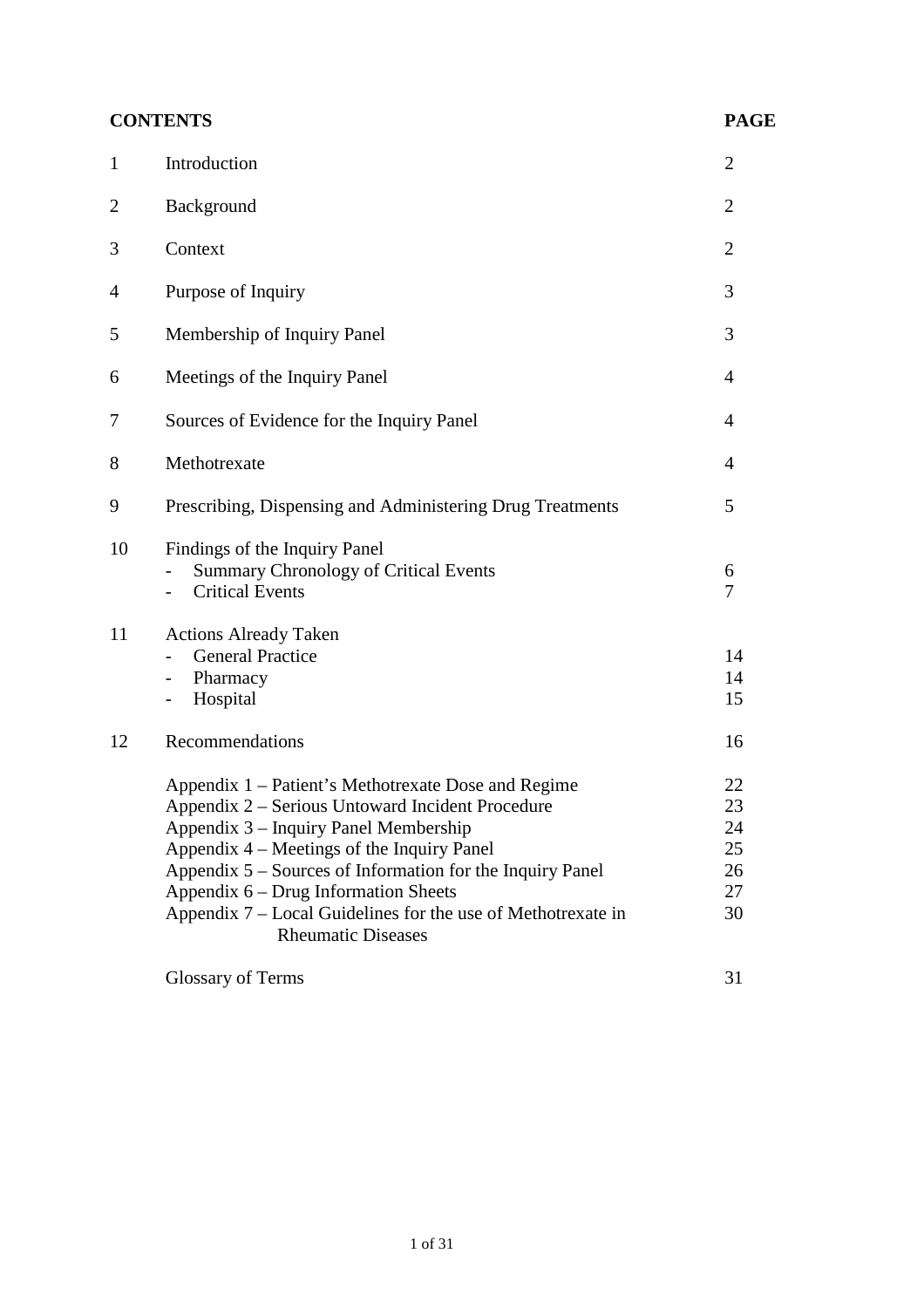# <span id="page-2-0"></span>**1 INTRODUCTION**

1.1 This report sets out the facts in the case of a Cambridgeshire resident who died as a result of a serious untoward incident within the local health authority area. The Health Authority has conducted an Inquiry into the incident which resulted from failures in the care and treatment of the patient throughout the patient's whole care pathway.

# **2 BACKGROUND**

- 2.1 The daughter of the patient telephoned the complaints department at the Cambridgeshire Health Authority on 26 April 2000 to report her concern about the circumstances leading up to her mother's illness. At this time the patient was in hospital having been admitted on 18 April with a very sore throat and a severe skin rash.
- 2.2 The daughter had been advised by the hospital that it was likely that her mother's symptoms were due to having taken a daily dose of the drug Methotrexate. The patient had been taking a weekly dose of Methotrexate for rheumatoid arthritis. The strength of Methotrexate had inadvertently, recently been altered by her General Practitioner (GP) to 10 mg as a daily dose from the patient's usual single weekly dose of 17.5 mg [\(see Appendix 1\).](#page-22-0) The result was that the patient had been inadvertently overdosing and her immune system had become severely compromised. The hospital had continued to treat the patient with this high daily dosage until the mistake was identified on the fourth day of her admission.
- 2.3 The daughter wished to bring this matter to the attention of the Health Authority. She was not sure whether the high daily dosage of Methotrexate was due to a prescribing or dispensing error and felt that an investigation should be carried out.
- 2.4 On 30 April 2000 the patient died.

# **3 CONTEXT**

- 3.1 The NHS Executive Serious Untoward Incident Procedure defines a serious untoward incident, which applied to this circumstance, as 'an incident on an NHS site or elsewhere whilst in NHS-funded or NHS regulated care involving: a) NHS patients … and which: caused death' [\(see Appendix 2\).](#page-23-0) The procedure sets out guidance that all serious untoward incidents should be investigated to establish what, if any, lessons arising need to be incorporated into future practice.
- 3.2 At the time it appeared that this tragic incident could have resulted because of possible failures in care and treatment throughout the patient's whole care pathway, involving shared care arrangements within the NHS in Cambridgeshire between the patient and her carers, general practice, community pharmacy and a hospital.
- 3.3 The diagram below shows the NHS organisations which had an active responsibility in successfully delivering the patient's shared care arrangements.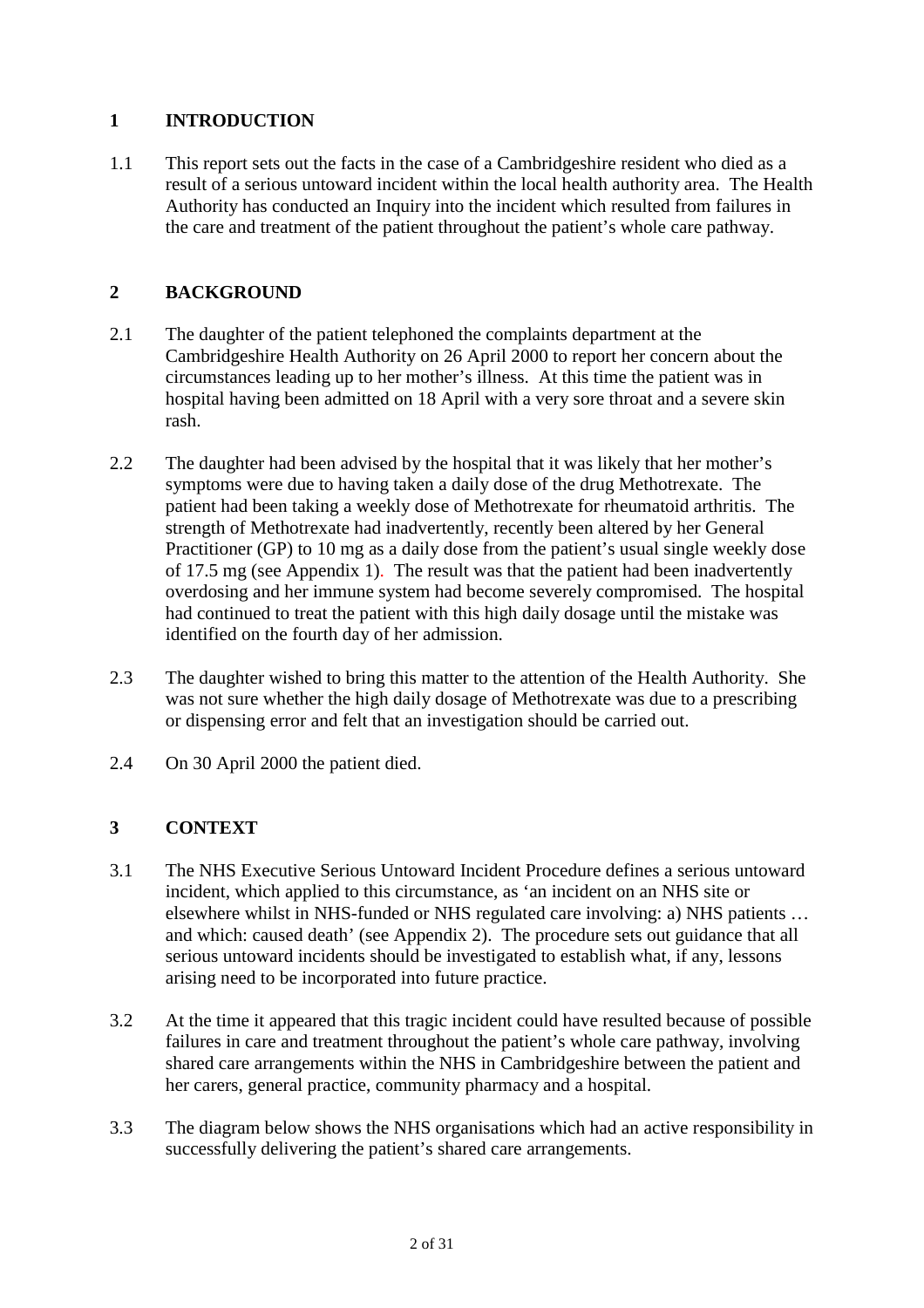#### <span id="page-3-0"></span>**Diagram of Shared Care Arrangement**



3.4 As this incident appeared to have resulted from failings within all stages of the patient's care pathway, the Health Authority gained approval from the NHS Executive Eastern Regional Office, and agreement of all the organisations involved in the incident, to conduct an Inquiry into events within each of these care settings under the guidance set out in the NHS Executive Serious Untoward Incident Procedure. The guidance recommends that the internal Inquiry should be completed quickly and if possible within 28 days.

#### **4 PURPOSE OF INQURY**

- 4.1 With the agreement of all parties concerned, the Terms of Reference were established for the Inquiry:
	- To inquire into the prescribing, dispensing, administration and events in community and hospital settings which led to the patient taking a toxic dosage of Methotrexate.
	- To make recommendations to the Health Authority and others on how to minimise the risk of future similar occurrences.

#### **5 MEMBERSHIP OF INQUIRY PANEL**

5.1 In order to ensure that the necessary expertise and independence were available to the Inquiry, the Panel was constituted with the agreement of all the parties involved (see Appendix 3). The constitution of the Panel ensured leadership by a lay member of the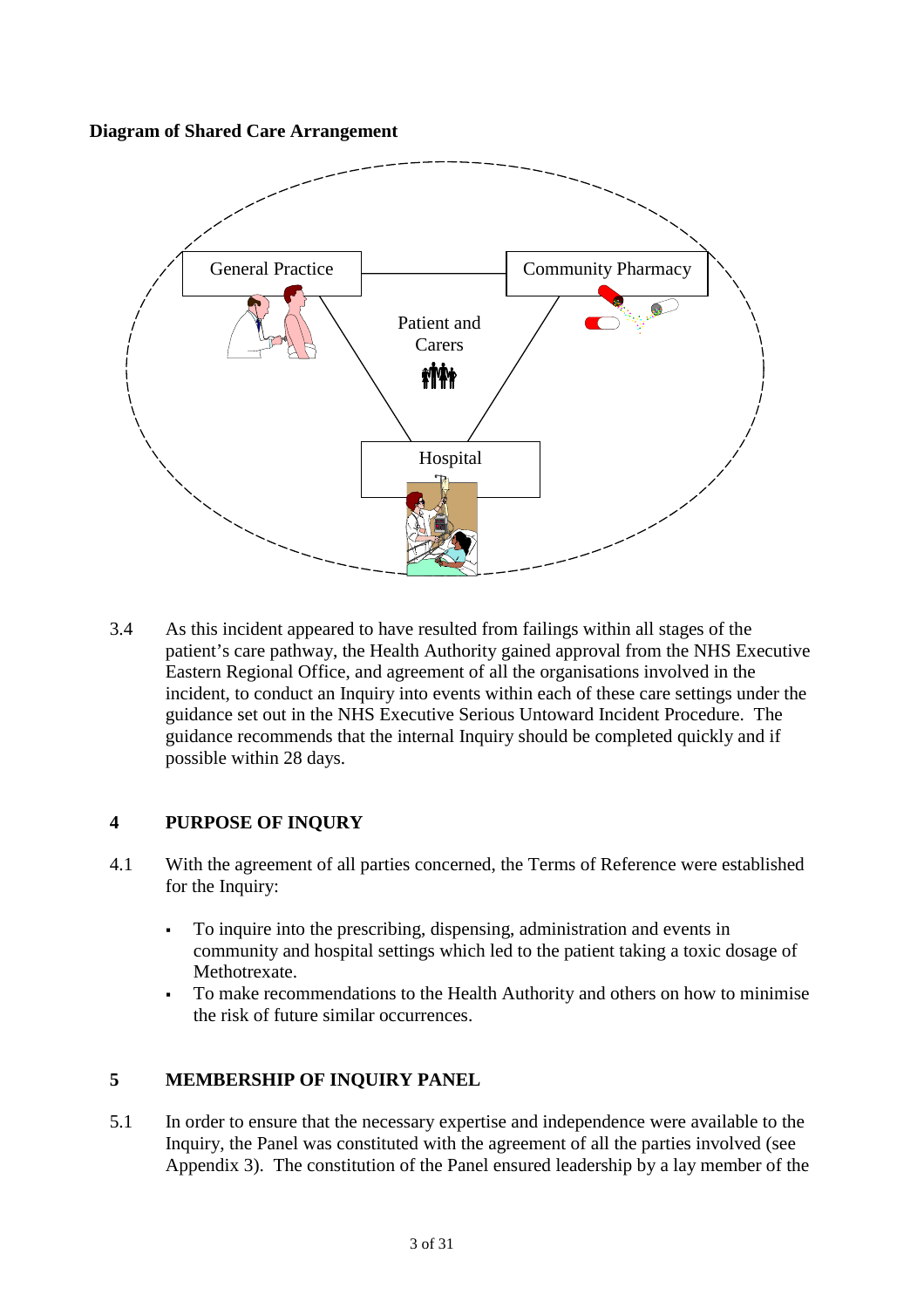<span id="page-4-0"></span>Health Authority, and professional inputs from general practice, community pharmacy and a hospital specialist.

# **6 MEETINGS OF THE INQUIRY PANEL**

6.1 The Inquiry Panel met on four occasions for a total of 16 hours (see Appendix 4). A considerable amount of time was also spent outside these meetings collecting and collating written evidence, following up enquiries and visiting the GP practice and the community pharmacy involved in this incident.

#### **7 SOURCES OF EVIDENCE FOR THE INQUIRY PANEL**

- 7.1 A substantial amount of information [\(see Appendix 5\)](#page-26-0) was provided in order to assist the Panel in reaching its conclusions. This information provided the Panel members with a large amount of detail specific to the care and treatment of the patient and also provided background information on the patient's condition, the drug Methotrexate and reports produced by the parties involved in response to specific questions raised by the family.
- 7.2 The report seeks to lay out the facts about the case and to advise what lessons should be learnt from them. The Inquiry is not a disciplinary process and any criminal, legal, contractual or professional performance procedures will need to be considered outside this Inquiry.
- 7.3 The Panel chose to structure its investigation and the ensuing report by outlining the chronology of events, identifying critical points in the chronology and linking its findings and recommendations to these. A summary of the chronology of critical events is given in section 10 to provide an overview. Clearly the nature of the drug and its use in the treatment of rheumatoid arthritis are crucial as are the steps from prescription to administration of the drug.
- 7.4 The Panel would like to thank all the parties involved for their co-operation in the Inquiry.

#### **8 METHOTREXATE**

- 8.1 Methotrexate is a folic acid antagonist and is classified as an antimetabolite cytotoxic immunosuppressant agent. It has been used for many years as a therapy for cancers such as leukaemias, lymphomas and solid tumours such as breast and lung cancer. It is also used to treat severe forms of psoriasis, a chronic skin disease, and for the last 10 – 15 years it has been widely used as a disease modifying drug for rheumatoid arthritis.
- 8.2 Because of its potential toxicity, Methotrexate needs to be carefully monitored particularly for adverse effects on the bone marrow and liver. The side effect profile is extensive and there are a number of interactions with commonly used drugs. In the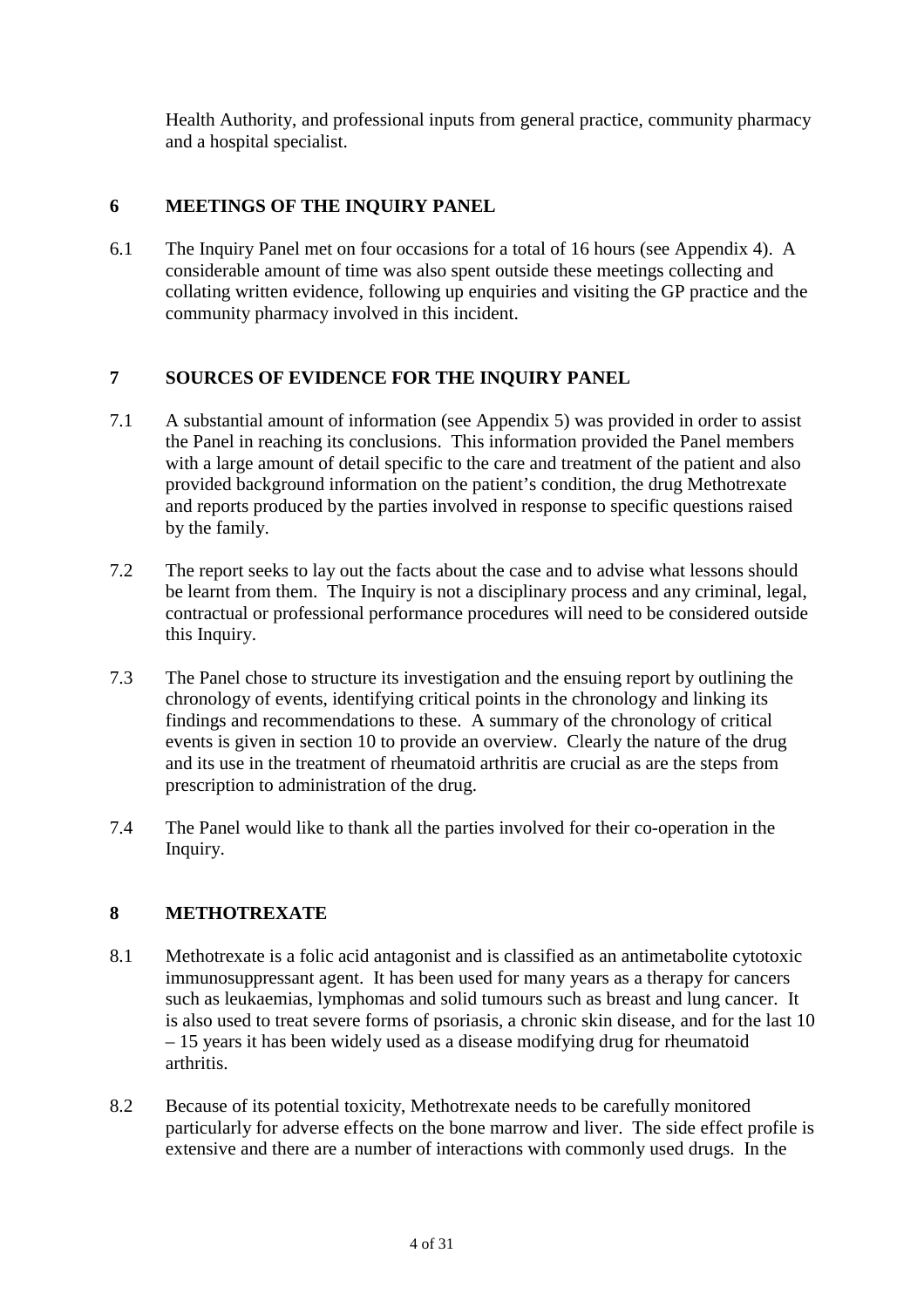<span id="page-5-0"></span>treatment of psoriasis the drug is given weekly. Regular (1-3 monthly) blood tests, especially full blood counts and liver function tests, are mandatory.

- 8.3 The suppliers of Methotrexate tablets market 2.5 mg and 10 mg strengths as yellow tablets. The 2.5 mg tablet is scored on one side with M2.5 and is pale yellow whilst the 10 mg tablet is scored M10 and is a deeper yellow colour. The tablets are the same size and shape. Neither Pharmacia and Upjohn nor Faulding lists rheumatoid arthritis as an indication for its use. The drugs are supplied in bottles of 100 tablets with a single information sheet.
- 8.4 A third company, Wyeth, does list rheumatoid arthritis as a licensed indication for the use of methotrexate. It markets only a 2.5 mg tablet which is supplied in a blister pack containing 28 tablets. Patient information sheets and advice to GP prescribers about methotrexate are provided by national organisations such as the Arthritis Research Campaign and the British Society for Rheumatology [\(Appendix 6\).](#page--1-0) Examples of written information and advice from local rheumatologists to GP prescribers and patients involved in shared care arrangements are shown in Appendix 7.

#### **9 PRESCRIBING, DISPENSING AND ADMINISTERING DRUG TREATMENTS**

9.1 There are at least three clear steps that are taken from the point at which a doctor decides to prescribe a drug for the treatment of a condition, the prescription is dispensed by a pharmacist and then the prescribed drug is administered to the patient. These steps are shown diagrammatically below.



9.2 As the diagram illustrates, there are different responsibilities at each stage of the process.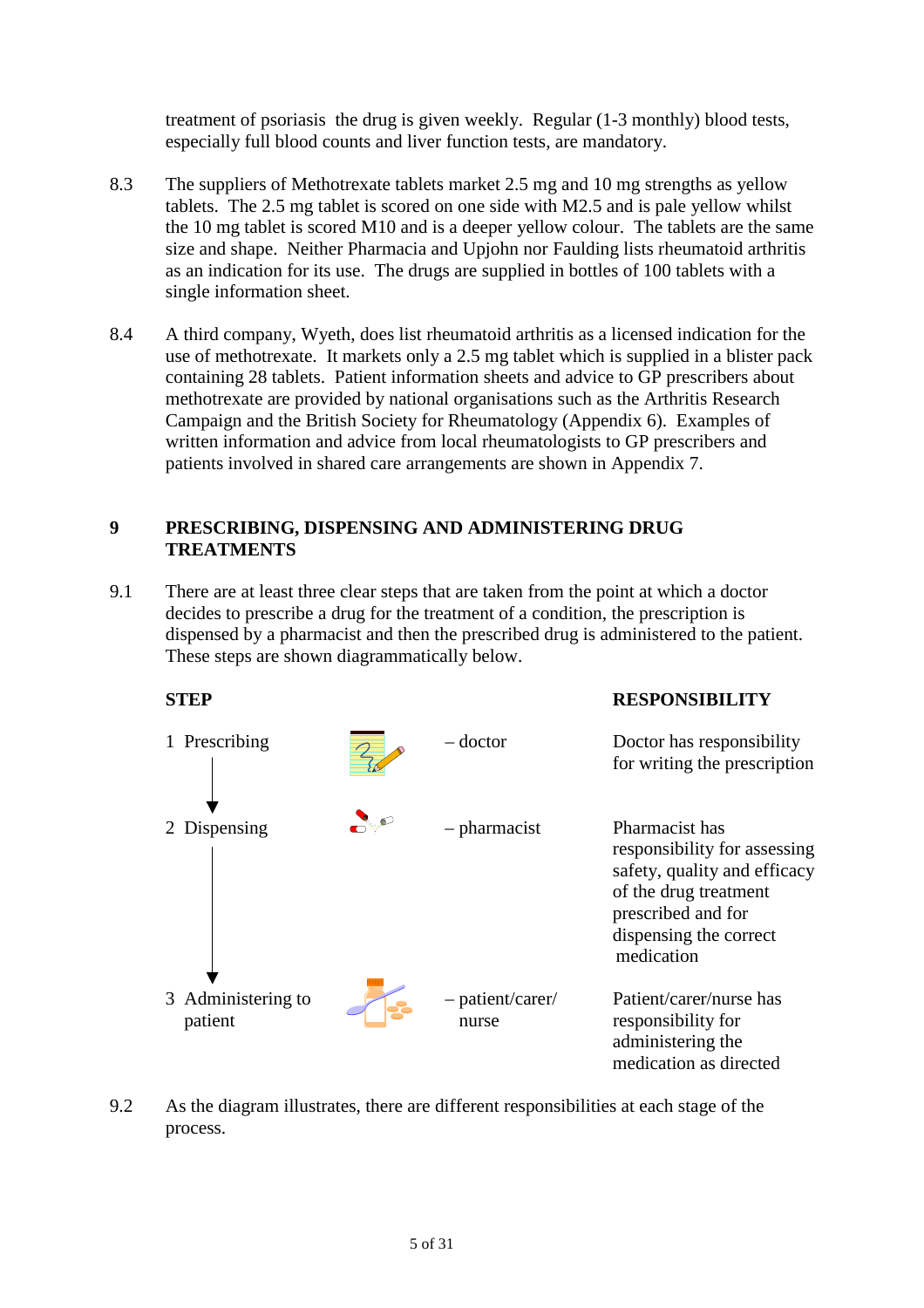# <span id="page-6-0"></span>**10 FINDINGS OF THE PANEL**

# *Summary Chronology Of Critical Events*

| January 1997  | Patient commences Methotrexate treatment for rheumatoid arthritis<br>Shared care arrangements are put in place and the dose of Methotrexate is<br>٠<br>increased incrementally over the next six months to 17.5 mg once a week                                                                                                                                                                                                              |
|---------------|---------------------------------------------------------------------------------------------------------------------------------------------------------------------------------------------------------------------------------------------------------------------------------------------------------------------------------------------------------------------------------------------------------------------------------------------|
| January 2000  | Patient undergoes right total knee replacement<br>$\bullet$<br>Within hospital Methotrexate dosage and regime altered from 17.5 mg<br>$\bullet$<br>weekly to one 2.5 mg dose during her entire stay of 8 days                                                                                                                                                                                                                               |
| 6 April 2000  | Patient and daughter ask GP A to prescribe Methotrexate in a way that<br>٠<br>involves taking fewer tablets, as experienced in hospital during the patient's<br>January 2000 admission. GP A inadvertently writes prescription for<br>Methotrexate 10 mg tablets once daily without withdrawing the previously<br>prescribed 2.5 mg tablets (see Appendix 1)<br>Community Pharmacist dispenses Methotrexate 10 mg once daily                |
| 7 April 2000  | Patient starts taking 10 mg tablet once daily. This is a total weekly dose of<br>70 mg                                                                                                                                                                                                                                                                                                                                                      |
| 12 April 2000 | GP B identifies prescription error on repeat prescription request and crosses<br>$\bullet$<br>it off. Error remains unrectified on computer held record                                                                                                                                                                                                                                                                                     |
| 13 April 2000 | Patient begins to feel unwell<br>$\bullet$                                                                                                                                                                                                                                                                                                                                                                                                  |
| 14 April 2000 | Telephone consultation between patient's daughter and GP C regarding<br>$\bullet$<br>patient's condition. Treatments prescribed for sore mouth and vagina                                                                                                                                                                                                                                                                                   |
| 15 April 2000 | GP C carries out a home visit to patient and offers admission to hospital<br>$\bullet$                                                                                                                                                                                                                                                                                                                                                      |
| 17 April 2000 | Patient's condition continuing to deteriorate<br>$\bullet$<br>GP A visits patient at home<br>$\bullet$                                                                                                                                                                                                                                                                                                                                      |
| 18 April 2000 | Following telephone conversation with daughter GP A arranges hospital<br>$\bullet$<br>admission to ENT ward with Dr D<br>GP A faxes patient information to Dr D relating to admission. Fax sent but<br>$\bullet$<br>not received by Dr D<br>Dr D admits patient and reviews patient's own drugs brought into hospital<br>٠<br>Blood tests ordered (but two successive samples inadequate for blood<br>٠<br>counts and not followed through) |
| 19 April 2000 | Drug chart indicates 100 mg daily of Methotrexate<br>٠<br>Staff Nurse identifies incorrect dosage and administers 10 mg only<br>٠<br>Drug chart not changed<br>$\bullet$                                                                                                                                                                                                                                                                    |
| 20 April 2000 | Hospital pharmacy queries Methotrexate dose on receipt of patient's drug<br>chart (asks nurse to tell Dr to check dose)<br>Dr D phones GP surgery and gets confirmation from a non medical member<br>$\bullet$<br>of staff that 10 mg daily is the correct prescription                                                                                                                                                                     |

• Methotrexate 10 mg administered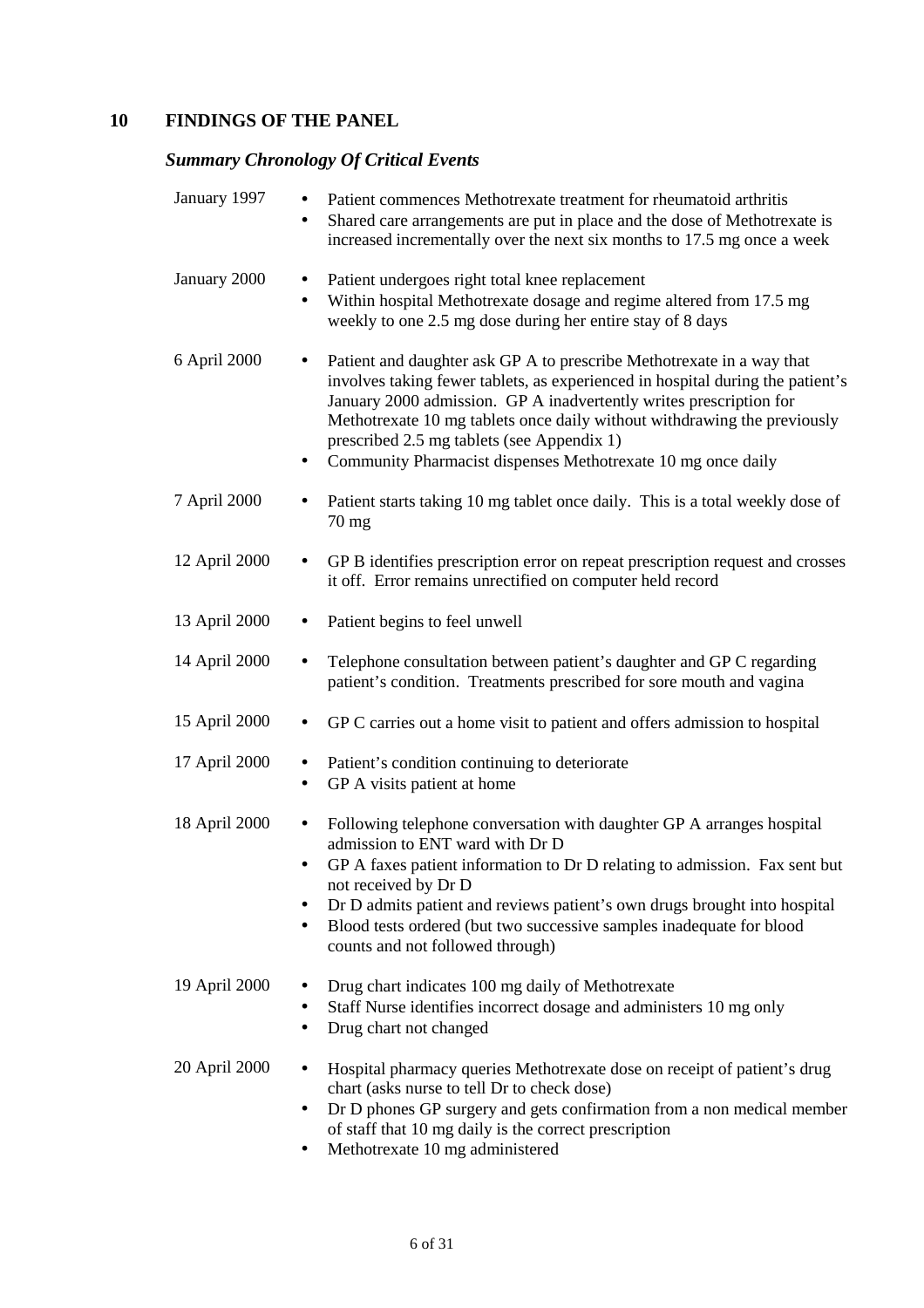- <span id="page-7-0"></span>21 April 2000 • Patient's condition deteriorating
	- Methotrexate 10 mg administered
- 22 April 2000 Nurse suggests to Dr E that Methotrexate could be cause of problem
	- Dr E notes blood count results still outstanding and chases these
	- Blood tests reveal problem which was caused by Methotrexate overdose
	- Patient transferred to care of Haematology team

30 April 2000 • Patient dies

10.1 The findings of the Panel are presented below.

#### **1982 - Critical Event 1**

 $\triangleright$  The patient developed rheumatoid arthritis.

# **1984 - Critical Event 2**

 $\triangleright$  Patient was prescribed Penicillamine by a hospital consultant. Shared care arrangements were put in place between the hospital and primary care. This included the patient holding a results booklet to assist with the monitoring of her treatment.

#### *Panel Observations*

• Shared care arrangements appear to have been sound. Family recall booklet used to monitor Penicillamine.

# **January 1997 - Critical Event 3**

- After stopping Penicillamine the patient was prescribed Methotrexate by a hospital consultant for treatment of her rheumatoid arthritis. Shared care arrangements were put in place. As part of this arrangement the GP Practice took responsibility for monitoring Methotrexate (performing regular blood tests and reporting to hospital). The hospital consultant was responsible for any change in dose. Subsequent repeat prescriptions were provided by the GP
- $\triangleright$  The regular dosage was 17.5 mg Methotrexate per week (7 x 2.5 mg tablets) taken once weekly.

- GPs clear about their responsibilities within the shared care protocol. Patient's competence appears to have been sound. Over the period 1997 to January 2000 there appears to have been effective control of the condition via Methotrexate therapy through shared care arrangements.
- There is no written confirmation that patient information about Methotrexate was given either verbally or in writing from any source. Patient's hospital records record the hospital doctor's decision to start Methotrexate therefore it can be assumed this would have been an informed decision to change from Penicillamine to Methotrexate following discussion between the patient and hospital doctor. The family have no recollection of the patient having been given any written information about Methotrexate nor having a shared care results booklet to assist with monitoring.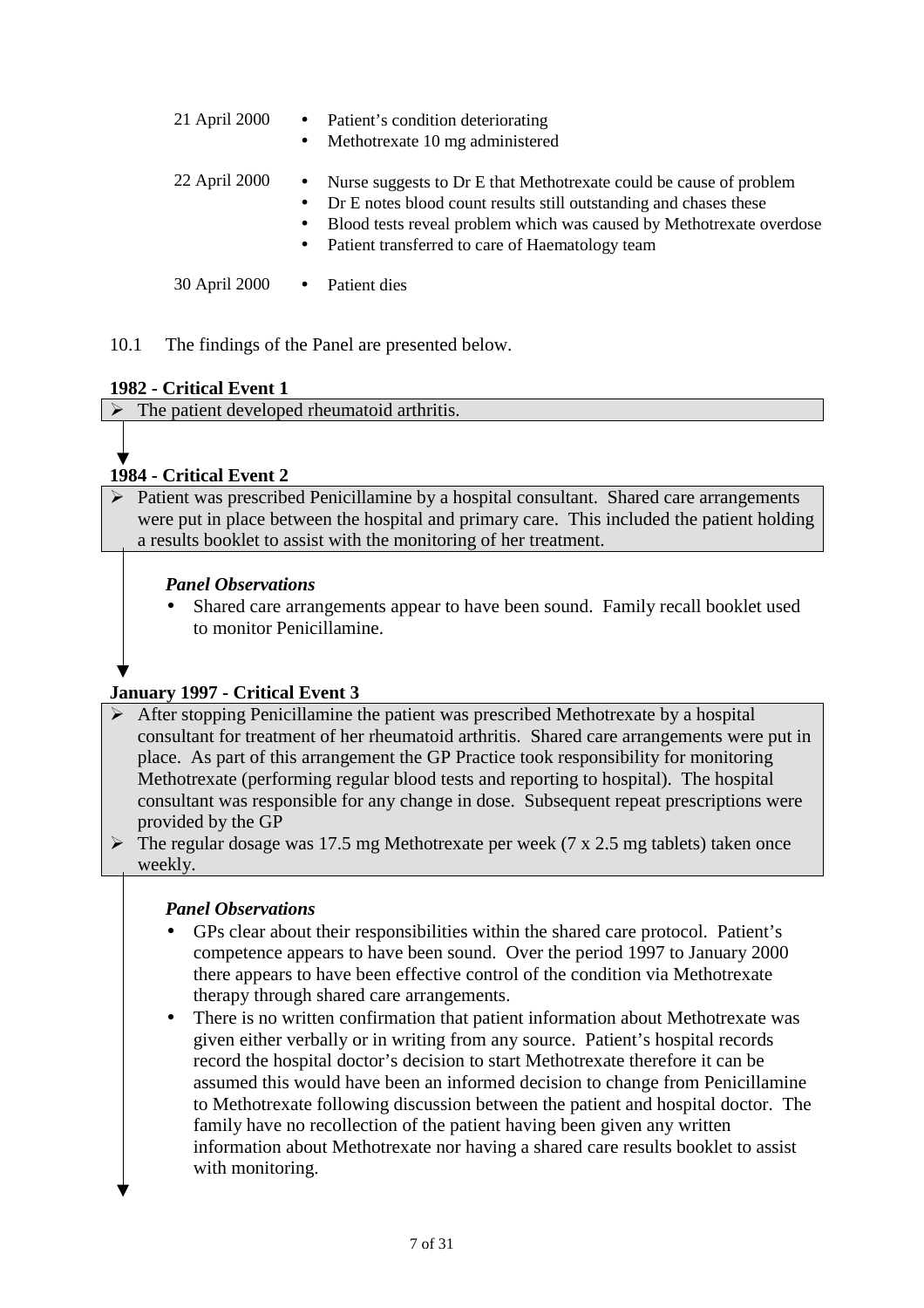### **January 2000 - Critical Event 4**

 $\triangleright$  The patient is admitted to hospital for a right total knee replacement. During this admission the patient's Methotrexate dose and regime was altered with the effect that whilst in hospital the patient took just one Methotrexate tablet during her 8 day admission. Hospital notes indicate this was one 2.5 mg tablet of Methotrexate.

### *Panel Observations*

• The Panel feel this was a significant event because while admitted the patient had received only one tablet of Methotrexate which had caused fewer side effects for her and proved much simpler to take. Hospital records show that in fact this had not been the full dose of 17.5 mg weekly, but the patient had not understood this. This event seeded the idea that her regime of seven 2.5 mg tablets once a week could be modified to a simpler regime. Following discharge from hospital the patient resumed her former regime of 17.5 mg weekly (7 x 2.5 mg tablets once a week).

# **Thursday 6 April 2000 - Critical Event 5**

- $\triangleright$  The patient together with her daughter has a consultation with GP A for phlebitis in her left leg and pain in her right knee. GP A is a locum GP. At the end of the consultation the daughter comments on the change in regime for methotrexate whilst patient was in hospital in January 2000 and explains that this suited her mother well. The daughter asked the GP if methotrexate could be prescribed in such a way that her mother could take fewer methotrexate tablets. GP A agrees and issues a prescription for Methotrexate 10mg daily although the intention had been 10 mg 'as directed'. No record is made in the written patient notes of the change in prescription but 10 mg daily is recorded on the current computer record.
- $\triangleright$  Signed prescription shows 10 mg once daily.
- $\triangleright$  Later that day, the patient's husband visits the local community pharmacy to obtain the revised Methotrexate prescription. A Locum Community Pharmacist is on duty, practising alone, and dispenses 30 tablets of Methotrexate 10mg to be taken daily.
- $\triangleright$  As this was a new prescription, this action would have required the pharmacist to type into their computer a new dose for the first time.

- It appears that GP A had no intention to change the patient's total weekly dose of 17.5 mg, but to simplify it by reducing the number of tablets to be taken from 7 tablets to 4 once weekly  $(1 \times 10mg$  and  $3 \times 2.5mg$  – the patient already had a supply of 2.5mg tablets) [\(see Appendix 1\).](#page-22-0) However, it has been identified that GP A made an inputting error into the practice-based computer entering the abbreviation `od` (once daily) instead of `asd` (as directed) into the computer. This error resulted in the prescription being generated from the computer stating Methotrexate 10 mg daily. At the time of this event the General Practice's computer system did not have any warning message about Methotrexate and its weekly dosage regime. We are aware that this prescribing decision was made at the end of the consultation and it is unclear what discussion took place between the patient and GP about this new regime.
- The Panel accepts that with this shared care protocol a GP would not normally change the actual dose of Methotrexate without a discussion with the hospital consultant. It however would be quite acceptable for a GP to change the number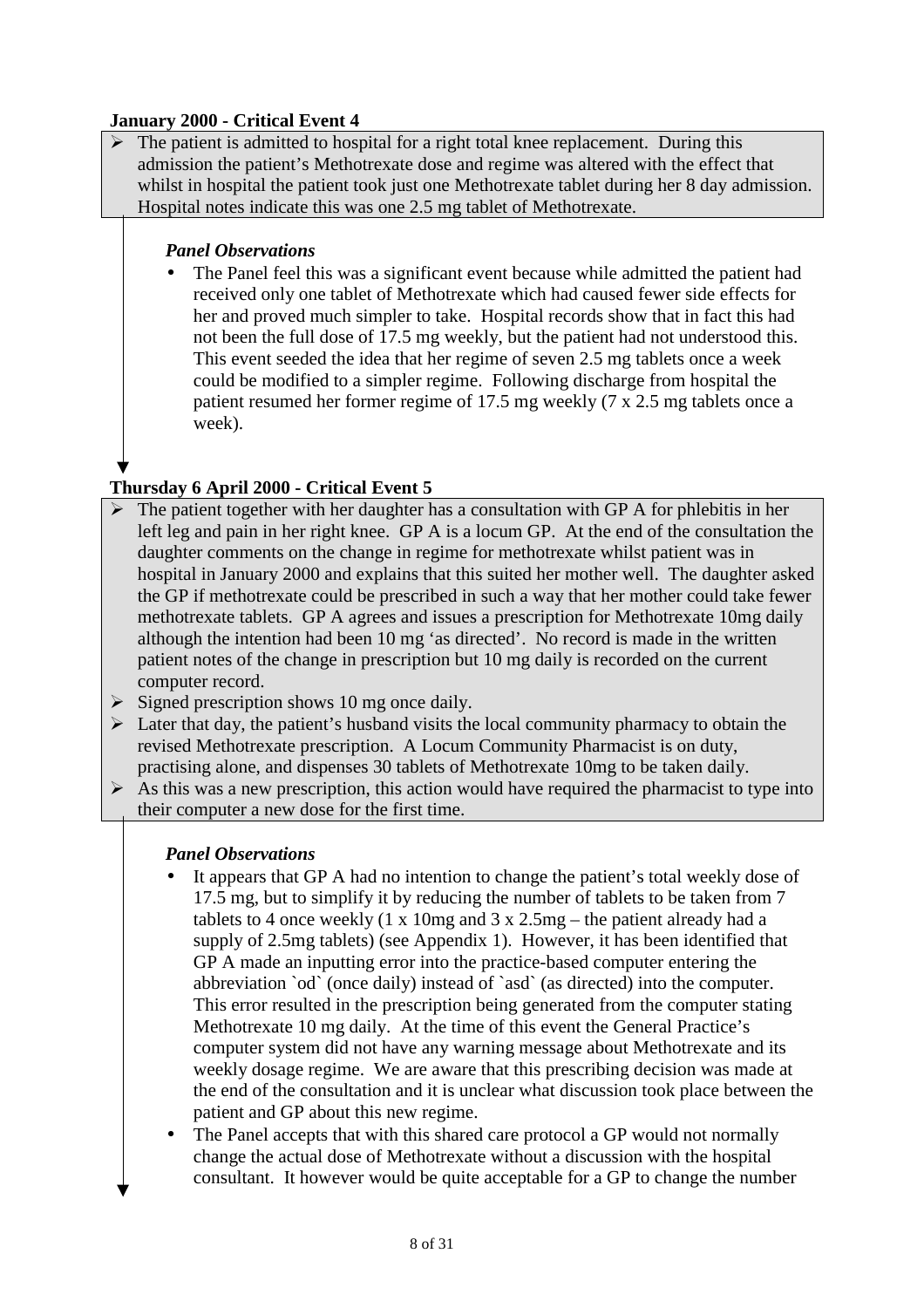of tablets making up the dose without prior discussion with hospital. Such a change should however be communicated to those involved in shared care arrangements.

- We note the fact that the patient was on an immunosuppressant such as Methotrexate which was not flagged up prominently in either the GP written records or computer prescribing system.
- Locum Community Pharmacist working single handed checked the Methotrexate dose given on the prescription but did not query the frequency. We note that as this was not a repeat prescription the pharmacist would have had to actively change the computer record. The pharmacist does not recollect dispensing the prescription at all. This was the pharmacy normally used by the patient which would have records of previous prescriptions.
- We note that in pharmacies where there is a dispensing assistant, the pharmacist would have worked through a checking procedure jointly which is then documented. If a pharmacist has any doubt about the prescription they would normally contact the prescribing doctor to discuss their concerns. Clearly the pharmacist did not recognise the prescribing error, and therefore did not contact the GP.
- The Panel have observed that the 2.5 mg and 10 mg Methotrexate tablets are both yellow in colour and look very similar. Also there have been other recorded cases of Methotrexate prescribing errors across the country and concern expressed by professionals about the difficulty and risks associated with Methotrexate prescribing. At the time of this event, the pharmacy computer system did not have any warning message about Methotrexate and its weekly dosage regime.
- There are concerns about the pharmacy using supplies of methotrexate from different sources/manufacturers, some of which are not licensed for use in rheumatoid arthritis and which therefore do not provide suitable product information.

# **Friday 7 April 2000 - Critical Event 6**

 $\triangleright$  The patient starts to take one 10mg tablet daily following the directions printed on the medicine bottle.

#### *Panel Observations*

The patient is part of the shared care team and therefore should be seen as a partner in her care with an active role in her own care. She had been taking a weekly regime of the drug since 1997 and attended the GP Practice monthly for blood tests. Prior to her final illness she was felt to be competent to self administer her medication and was well supported by her immediate family.

# **Wednesday 12 April 2000 - Critical Event 7**

 $\triangleright$  In the practice, GP B is on duty signing repeat prescriptions and received a repeat prescription request from the patient. GP B recognised that the dose of Methotrexate was incorrect, and interpreted this as a one off error by the staff producing the prescription. It seemed impossible to GP B that such a dose could have been previously prescribed or dispensed. He therefore crossed out the Methotrexate on the prescription anticipating that a correct prescription would consequently be presented for signing. GP B did not inspect or change the patient's computer drug record. A note was attached to the prescription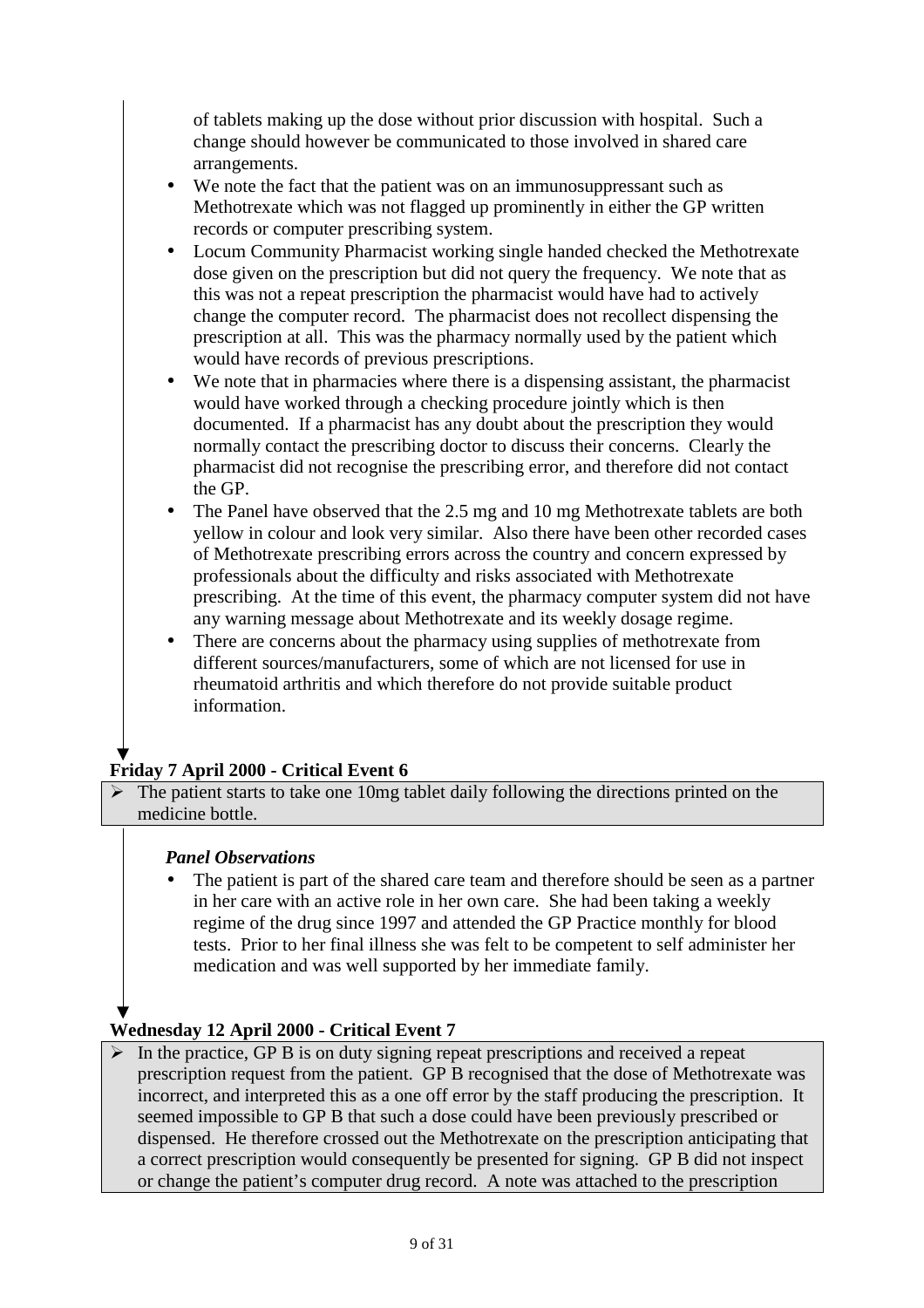asking practice staff to check the request. The practice is unable to explain why this was not acted upon.

# *Panel Observations*

- Error identified but not followed through rigorously therefore the incorrect dosage continued to be taken by patient and the error remained on GP computer system. A thorough process would have involved reviewing the written medical records, identifying the original prescriber, and, having confirmed the error, deleting the prescription details fully from the computer system and contacting the patient to ensure the appropriate dose was being taken.
- We note that the repeat prescription request for Methotrexate was made very shortly, just six days after the prescription was first dispensed, even if 10 mg daily was correct. In addition, the Methotrexate repeat request slip had been altered by hand. Again this should have led to further enquiries.

# **Thursday 13 April 2000 - Critical Event 8**

 $\triangleright$  The patient begins to feel unwell.

# **Friday 14 April 2000 - Critical Event 9**

- $\triangleright$  The daughter telephones GP practice and speaks with GP C regarding the patient's sore mouth and vagina. GP C gives telephone advice and issues treatments on the basis of the telephone conversation.
- $\triangleright$  GP C refers to patient's written medical records during this conversation and records action in those notes; however electronic computer based prescription records were not referred to.

#### *Panel Observations*

• Two sets of patient notes are commonly used by a GP: hard (hand-written) copy and computer record. The new Methotrexate prescription was not recorded in the hand-written notes by GP A therefore no reference for GP C to see. Additionally the medical records did not flag up prominently the patient was taking Methotrexate, and so the GP dealing with telephone call was not alerted to this.

# **Saturday 15 April 2000 - Critical Event 10**

- $\triangleright$  The General Practice receives a request for home visit to the patient. GP C, the doctor on duty, visits and offers to arrange patient's admission to hospital. This is declined by the patient and her family. It is agreed the practice would telephone the patient on Monday if the family have not called sooner.
- $\triangleright$  The home visit is conducted with no patient notes to refer to which would be usual practice for a Saturday. GP C makes contemporaneous notes which were stuck into the patient's medical notes on the following Monday.

### *Panel Observations*

We note that the visit was conducted at a weekend without the benefit of the medical records. This is increasingly common with out of hours arrangements and makes the benefit of patient held information in patients with chronic disease and complex medication more important.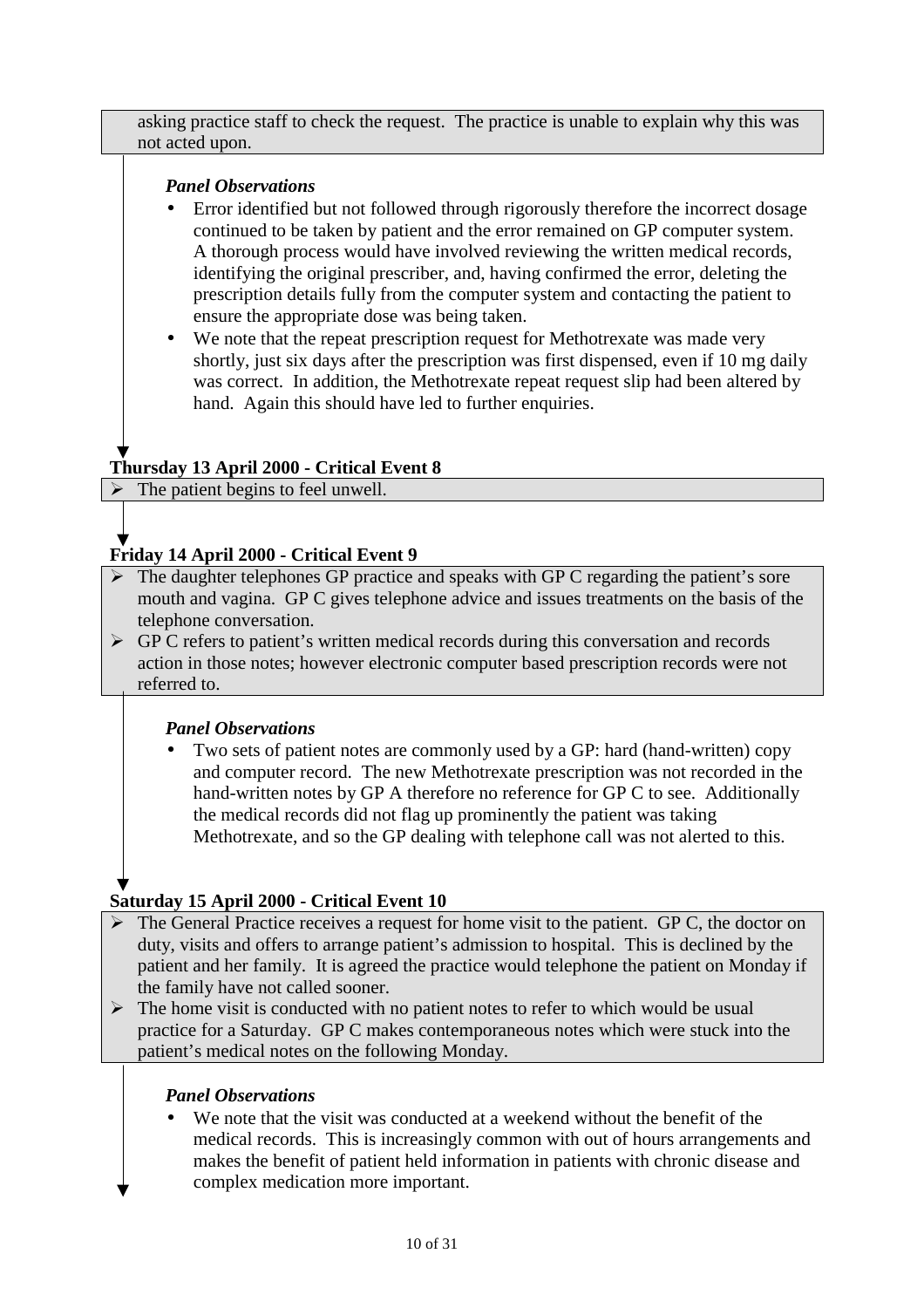# **Monday 17 April 2000 - Critical Event 11**

 GP A visits patient at home (following a request) and takes patient notes. Patient has sore throat and inflammation in her groin area.

### *Panel Observations*

The simultaneous timing of the perineal rash and sore throat dates back to the original telephone consultation on 14 April. The presenting complaint was not just a sore throat.

### **Tuesday 18 April 2000 - Critical Event 12**

- Message for GP A from daughter that patient's condition has worsened. GP A contacts the daughter and discusses patient's condition over the telephone. GP A arranges admission to a hospital ENT ward because patient's main symptoms related to her sore throat. GP A has a telephone conversation with Dr D, an ENT junior doctor, at the hospital.
- $\triangleright$  GP A faxes Dr D information relevant to the patient's admission. This fax was not received by Dr D and not followed up. The fax contained no specific reference to Methotrexate, but did indicate that the patient would "bring all medication with her".
- $\geq 4.00$ pm: patient admitted to hospital by Dr D who recorded patient history and drugs brought in by patient (Patient Own Drugs – PODs). Methotrexate 10 mg was noted in the drug history but the frequency was not recorded. Dr D also completed a drugs chart which included a prescription for 100 mg of Methotrexate daily. As Methotrexate is not held as a stock drug on the ENT ward, the ward decided to use the patient's own drug which is within hospital procedure.
- $\triangleright$  In addition, blood tests were ordered. The full blood count was not analysed by the laboratory, as the sample was not satisfactory.
- $\triangleright$  During the night Dr E reviews patient, notes the blood test had been unsuccessful as it had clotted. Dr E takes a second blood sample and sends off to laboratory.

- Panel considered whether ENT wards are appropriate for the emergency admission of elderly patients with chronic disease and undifferentiated problems.
- System for receiving faxed referral letter was unsatisfactory. The fax machine ran out of paper so only one page was received when the fax was found in a filing tray in the doctors' office (where the fax machine is located) after the patient had died.
- From reviewing the clerking notes there appears to have been a limited physical examination and patient history sought on admission. Immunosuppressant therapy was not highlighted. The 100 mg entry on the drug chart was an error which was subsequently picked up by the nursing staff.
- The Panel note there is no ward pharmacy service to the ENT ward.
- The practice of using Patient's Own Drugs (PODs) is increasingly common and carries an element of risk with potential confusion between prescriber, dispenser and administering responsibilities. However the Panel recognise there are benefits to the POD system for a large number of patients, such as immediate access to a patient's own drugs.
- The Panel note that the one blood test which remained outstanding was the single most important investigation which would have contributed to the diagnosis.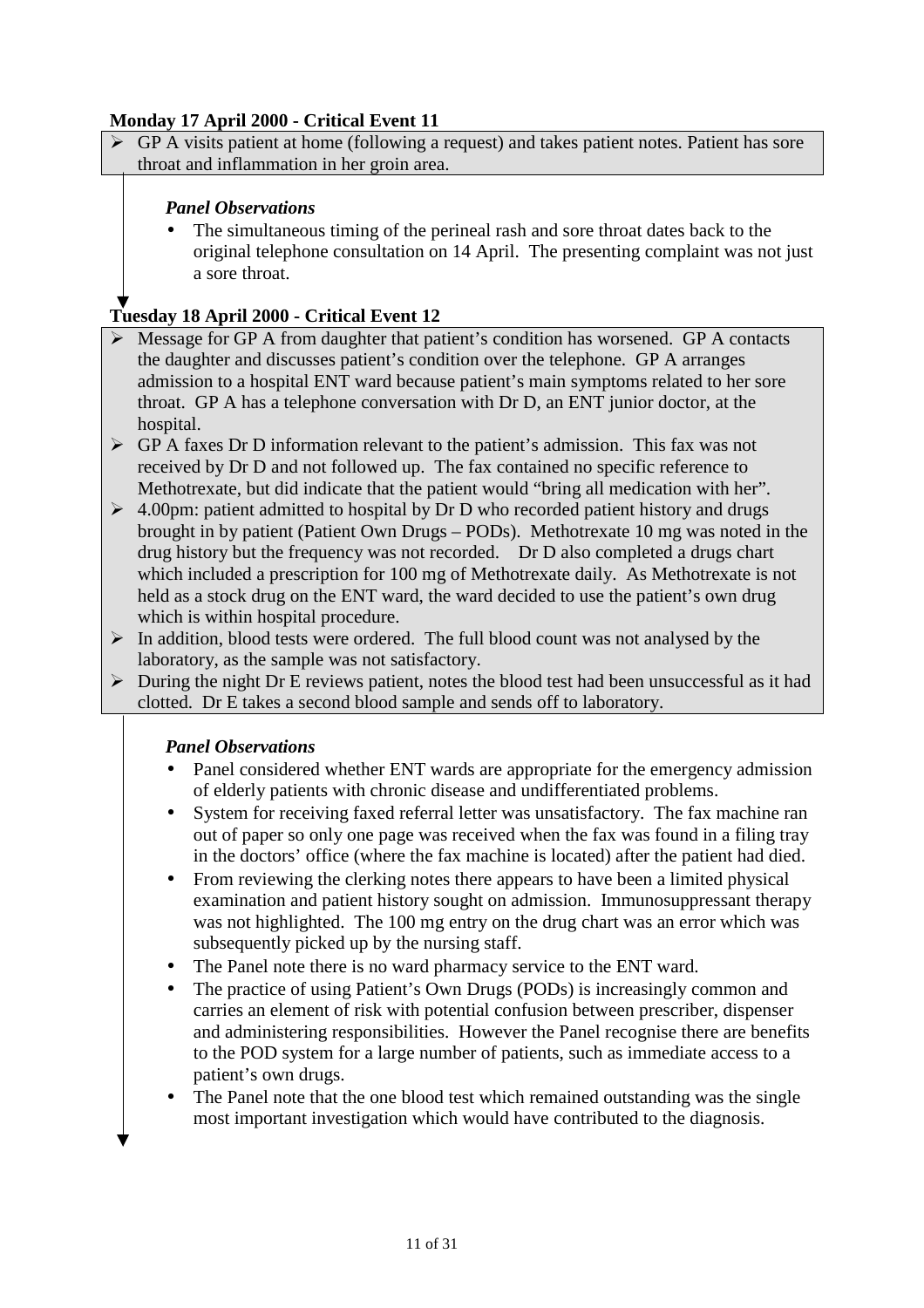# **Wednesday 19 April 2000 - Critical Event 13**

- $\geq 3.37$  am the test on the second blood sample was reported on by the laboratory, when it was recorded as "insufficient for testing, please repeat".
- During the morning drug round, Staff Nurse F notes 100mg Methotrexate daily recorded on the patient's drug chart. Staff Nurse F realised this dose must be incorrect and confirmed with the patient that this should be 10 mg daily. Staff Nurse F then administered 10mg. Staff Nurse F leaves a post-it note for ENT SHO to amend the drug chart. No change is made by SHO on this day.

# *Panel Observations*

- A dosage error of this order involving this type of drug should have been amended as a matter of urgency. Systems of communication between nurses and doctors need to be formalised with a robust system of checking communication has been actioned appropriately. Use of `post it` notes for the amendment of therapy are inherently unsafe.
- The Panel note that the one blood test which was unsatisfactory and the repeat sample undertaken in a timely fashion which was clotted, was the single most important investigation which would have contributed to successful diagnosis.
- Once again, the Panel note that the one blood test which still remained outstanding was the single most important investigation which would have contributed to the diagnosis.

# **Thursday 20 April 2000 - Critical Event 14**

- $\triangleright$  Staff Nurse G responsible for drugs round and notices prescription for Methotrexate 100 mg whereas drug bottle marked 10 mg. Staff Nurse G checks with patient, notes Staff Nurse F administered 10 mg. Written 'post-it' note for ENT SHO to amend drug chart still attached. Drug chart sent down to Pharmacy later that morning for other drugs patient needed.
- $\triangleright$  At lunchtime the hospital pharmacy queries Methotrexate on receipt of patient's drug chart. Hospital Pharmacist H realises Methotrexate 100mg is wrong and crosses Methotrexate off drug chart. Pharmacist H tells Staff Nurse F that the doctor needs to clarify the correct and intended dose.
- $\triangleright$  Staff Nurse F passes message to Dr D who telephoned the GP Surgery to check dose and someone (not a GP) at the surgery confirms the dose as 10mg per day after checking the computer records.
- $\triangleright$  Dr D amends the dose on the prescription chart to re-prescribe 10 mg Methotrexate once per day.
- $\triangleright$  Dr D asks Staff Nurse F why she had not been asked to amend the prescription earlier. Staff Nurse F explained that she had written a note but that this had not been seen and was no longer attached to the drug chart.

- The Panel observe that the daily ward round failed to amend the error on the drug chart. The ward round also failed to follow up the need to repeat the blood test.
- When the drug chart was scrutinised by the hospital pharmacist he correctly identified the prescribing error 100 mg and immediately crossed this off the drug chart. In addition he identified the need to check the prescription with the original prescriber. It would have been appropriate for the hospital pharmacist to contact the hospital doctor directly rather than through the nursing staff.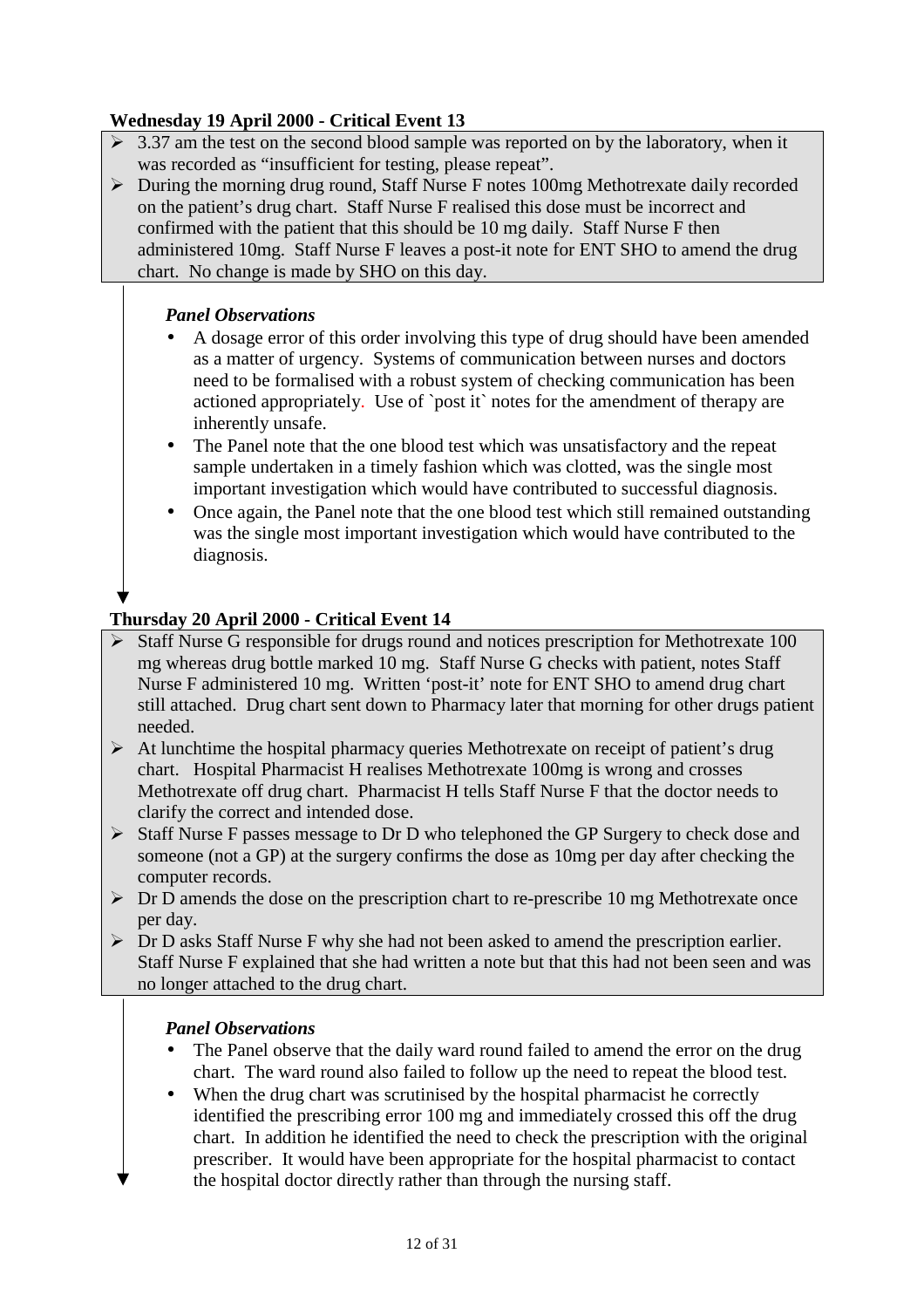- The hospital doctor who contacted the practice did not speak directly to the GP prescriber. The Panel recognise that hospital doctors sometimes have difficulty contacting GPs direct as they are holding patient consultations or conducting patient visits.
- Individuals have a responsibility to ensure communications are delivered in order to be effective.
- Doctors in training who may not have experience of more rarely used drugs should be encouraged to use standard prescribing support resources such as the British National Formulary (BNF) or fellow professionals such as pharmacists.

#### **Friday 21 April 2000 (Good Friday) - Critical Event 15**

 $\triangleright$  During the ward round, doctors thought the patient's condition much improved. By this stage patient has been reviewed by two Specialist Registrars (SpRs) and two Senior House Officers (SHOs) during her stay but no evidence yet of consultant review. Ibuprofen stopped but other drugs not obviously considered. Methotrexate 10mg dose administered.

#### *Panel Observations*

- By this stage the patient had been seen regularly by the ward doctors which included four doctors in various stages of training. The patient's condition although appearing "much improved" with hindsight continued to deteriorate and there did not appear to be a satisfactory diagnosis of the cause of her condition. Consultant and/or experienced medical inputs should have been sought.
- We note that one of the side effects of Methotrexate is gastric symptoms and non steroidal drugs such as Ibuprofen interact with Methotrexate worsening the effect. The patient had been on Ibruprofen for a considerable time.

# **Saturday 22 April 2000 - Critical Event 16**

 $\triangleright$  Staff Nurse G notes patient had developed a rash over her trunk. The senior nurse on duty asks Staff Nurse G to review the patient's medication in the BNF. Staff Nurse G contacts Dr E and suggests that Methotrexate might be the cause of the patient's problems. Dr E said he thought this was unlikely, however said he would review the patient when he was available and arrives to see the patient 40 minutes later. Dr E examines the patient and reviews the drug history. Notes blood count results are still outstanding and need to be chased. A third blood sample taken which reveals abnormalities (low blood platelets and low white blood cells). Arrangements are made to transfer the patient to the specialist haematologist team.

- The nurses to their credit through attention to the patient's condition sought further information on probable cause.
- Inadequate blood samples had not been followed up during the daily ward rounds.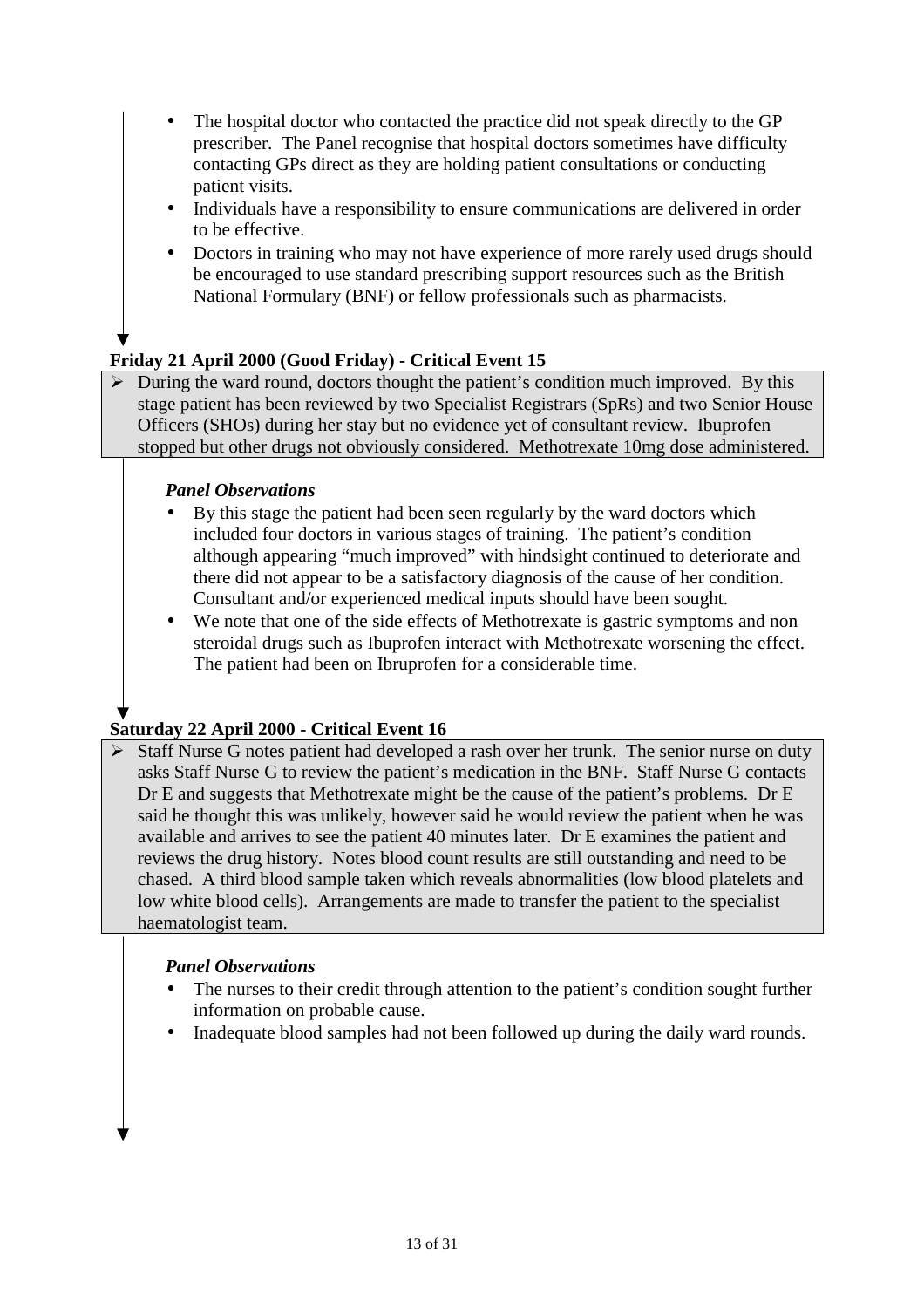#### <span id="page-14-0"></span>**Sunday 23 April 2000 - Critical Event 17**

 $\triangleright$  Haematology/oncology doctor explains poor prognosis to relative(s)

#### *Panel Observations*

• Despite intensive treatments in a specialised haematology ward the patient's condition continues to deteriorate.

#### **Wednesday 26 April 2000 - Critical Event 18**

Daughter contacts Cambridgeshire Health Authority Complaints Department

#### **Sunday 30 April 2000 - Critical Event 19**

- $\triangleright$  The patient dies. Death certificates show causes of death to have been
	- Gastrointestinal haemorrhage
	- Pancytopaenia
	- Methotrexate toxicity

#### **11 ACTIONS ALREADY TAKEN**

11.1 In response to this incident, parties involved have already instituted a number of changes that the Panel support. These are listed below.

#### 11.2 *General Practice*

- i A meeting was immediately called to discuss events leading to the patient's death.
- ii A search was done on the computer to see which patients were on Methotrexate (or drugs of similar toxicity) to check the accuracy of the dosage.
- iii When a GP goes on a home visit, they now take a printout of the patient's medication.
- iv Warning stickers have been attached to notes alerting staff and GP to patients on specified drugs.
- v The GP Practice has upgraded its computer system which has enabled them to add a warning facility to alert the user if a drug dosage is added inappropriately.
- vi If a hospital doctors telephones from any hospital with a medication query of any kind they are now automatically put through to speak to a GP and all staff have been made aware at a meeting that this is now practice policy.

#### 11.3 *Pharmacy*

i A warning card has been circulated to all branches as a reminder that Methotrexate is usually a weekly dose.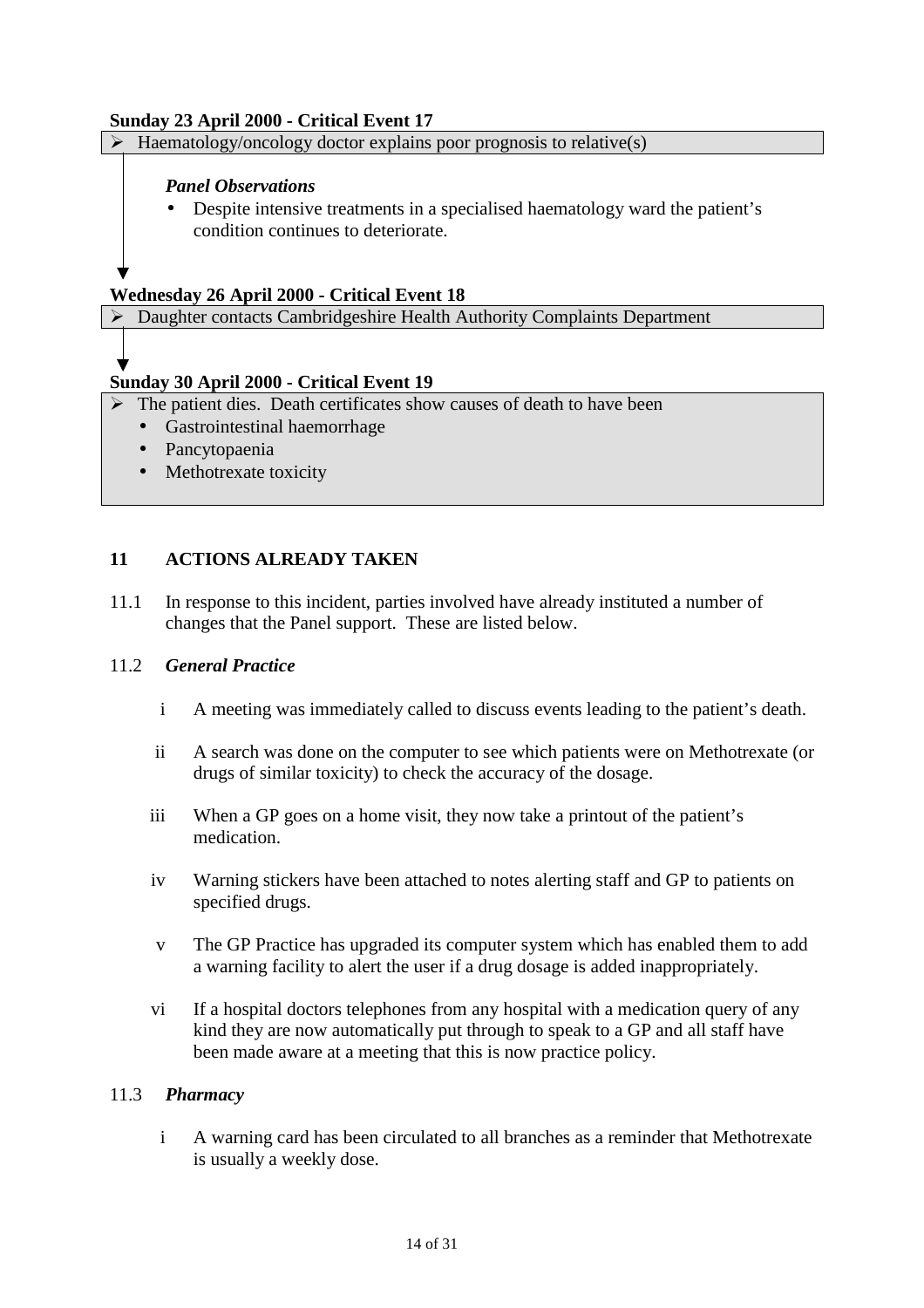- <span id="page-15-0"></span>ii The computer system has been modified to indicate that Methotrexate is usually a weekly dose.
- iii A bulletin has been sent to all branches regarding Methotrexate dosage.

#### 11.4 *Hospital*

The following actions have been taken or are in the process of being taken with regard to this.

- i The induction programme for SHOs will be reviewed with a view to ensuring that the importance of junior staff familiarising themselves with drugs before prescribing is emphasised, including the re-affirmation of the importance of the use of the BNF. This will include raising awareness of the pharmacy advice and information line for staff. A check will be made of all wards to ensure the availability of BNF books. The BNF is already available on the hospital's internal intranet.
- ii The Chief Pharmacist will review the policy regarding the use of patient's own drugs, with the recommendation that there will be a list of drugs which are not to be included. The Trust's Drug and Therapeutic Committee has reviewed the hospital "Patient's Own Drugs Procedure". Specific exclusions to use of patients own drugs (all chemotherapy, warfarin, azathiopine) without confirmation (pharmacist or written/ shared care records) have been agreed.
- iii The written procedures for pharmacists working at ward level and providing a clinical pharmacy screen of prescriptions received in the dispensary have been revised. The changes reflect the need for discussion between pharmacist and the doctor about any intervention/contribution by a pharmacist which has a major significance or is potentially life saving.
- iv The pharmacist will complete an incident form.
- v Consideration will be given to pharmacists making an entry in the medical notes. Further discussions are required before this becomes routine practice. Pharmacists are currently advised that, if appropriate, they may make an entry in the medical notes (only after confirmation by a senior pharmacist).
- vi The Chief Pharmacist will consider whether there is a need for follow-up action on behalf of the pharmacy department to ensure that recommendations/ alerts made by that department are acted upon appropriately.
- vii An awareness exercise to emphasise the need to ensure the proper procedure in the event of incorrect prescribing will be undertaken by senior nursing staff in all areas.
- viii Timetables have been amended to ensure that a consultant is available to attend the daily ward round.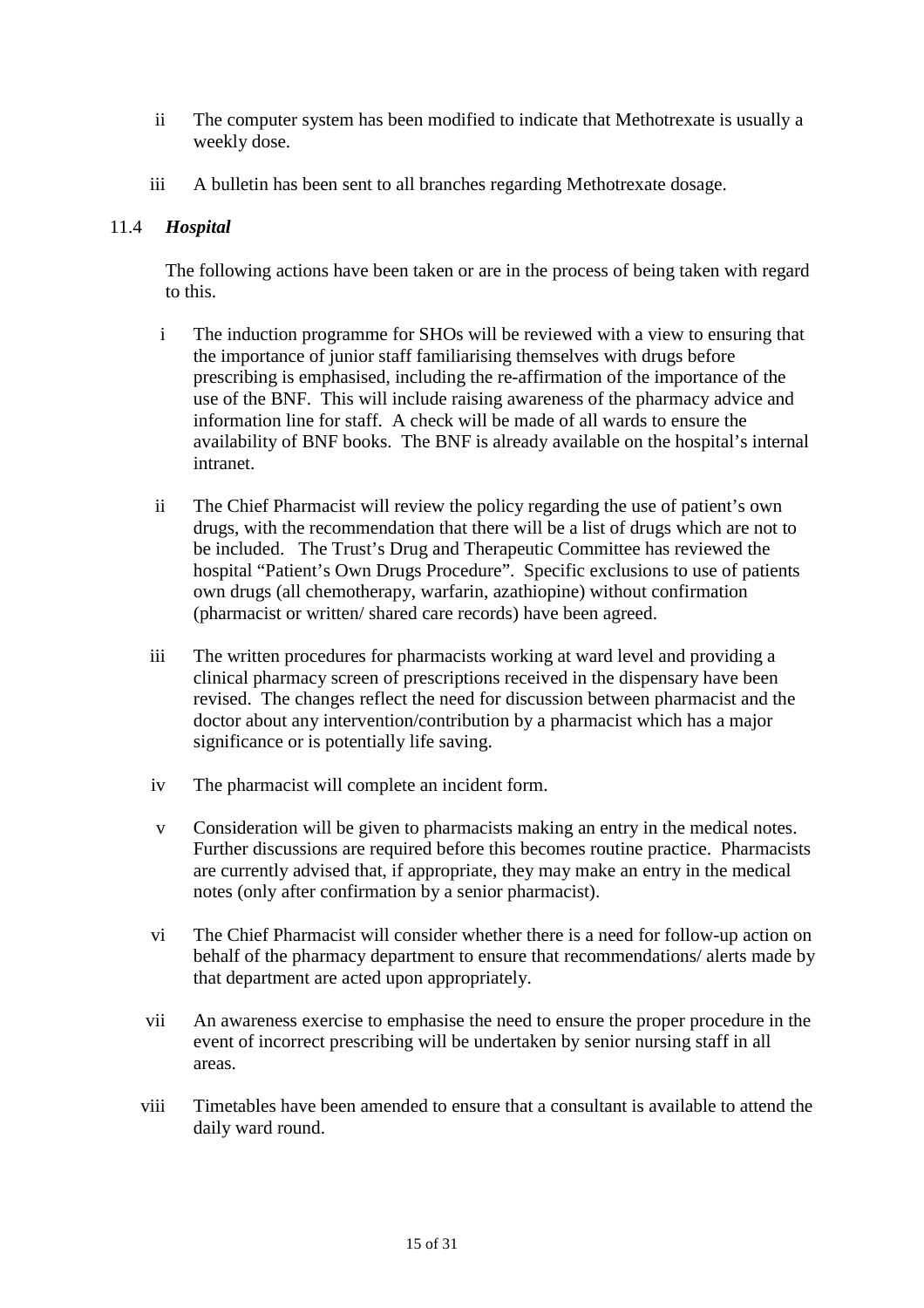#### <span id="page-16-0"></span>**12 RECOMMENDATIONS**

- 12.1 It is essential that, in light of this tragedy, all NHS organisations within the Cambridgeshire health system learn from the errors made and put in place mechanisms to minimise the risk of any future occurrences.
- 12.2 Taking into account all the information gathered by the Panel during the inquiry, the following recommendations for change are made. The recommendations are made in sequence and linked to the chronology of critical events. Wherever possible, specific responsibilities for action have been identified.

#### *Recommendation 1*

(January 1997). Shared care arrangements need to include a process whereby the patient, and if appropriate their carer, have suitable time for the health care professional to explain the therapy and answer any questions. In addition, support materials such as patient information sheets should be provided and this should be documented in the medical records.

Action: Hospital trusts and specialist teams

#### *Recommendation 2*

(January 2000). If a patient is admitted to hospital for any form of treatment, the professionals should exercise caution when varying chronic disease management arrangements which are being managed by specialist colleagues and/or the patient's GP. If variations in therapy are recommended then these need to be properly documented and communicated to those managing the shared care arrangements. It is important that there is sufficient time for the health care professional to explain changes in therapy and answer any patient and/or carer questions, which should be documented.

 Action: Trusts to incorporate this into good practice induction/guidelines for junior doctors and nursing staff

#### *Recommendation 3*

(6 April 2000). Clinicians need to be cautious when modifying dosages of potentially toxic drugs such as Methotrexate used by older patients. Decisions of this kind should not be rushed and adequate time should be given to ensure the patient and/or their carers understand the changes and are able to ask questions. Any change in therapy including dosage needs to be recorded in both the patient's medical record and computer based prescribing systems held by the GP. Others in the shared care arrangement need to be made aware of the changes.

 Action: Junior doctors, locum GPs and those in medical training programmes need training on the importance of sound communication and the importance of keeping both the patient's medical records and computer based records up-to-date.

#### *Recommendation 4*

(6 April 2000). For drugs such as Methotrexate, written prescriptions need to be explicit. Use of phrases such as `as directed` should not be used.

Action: All prescribers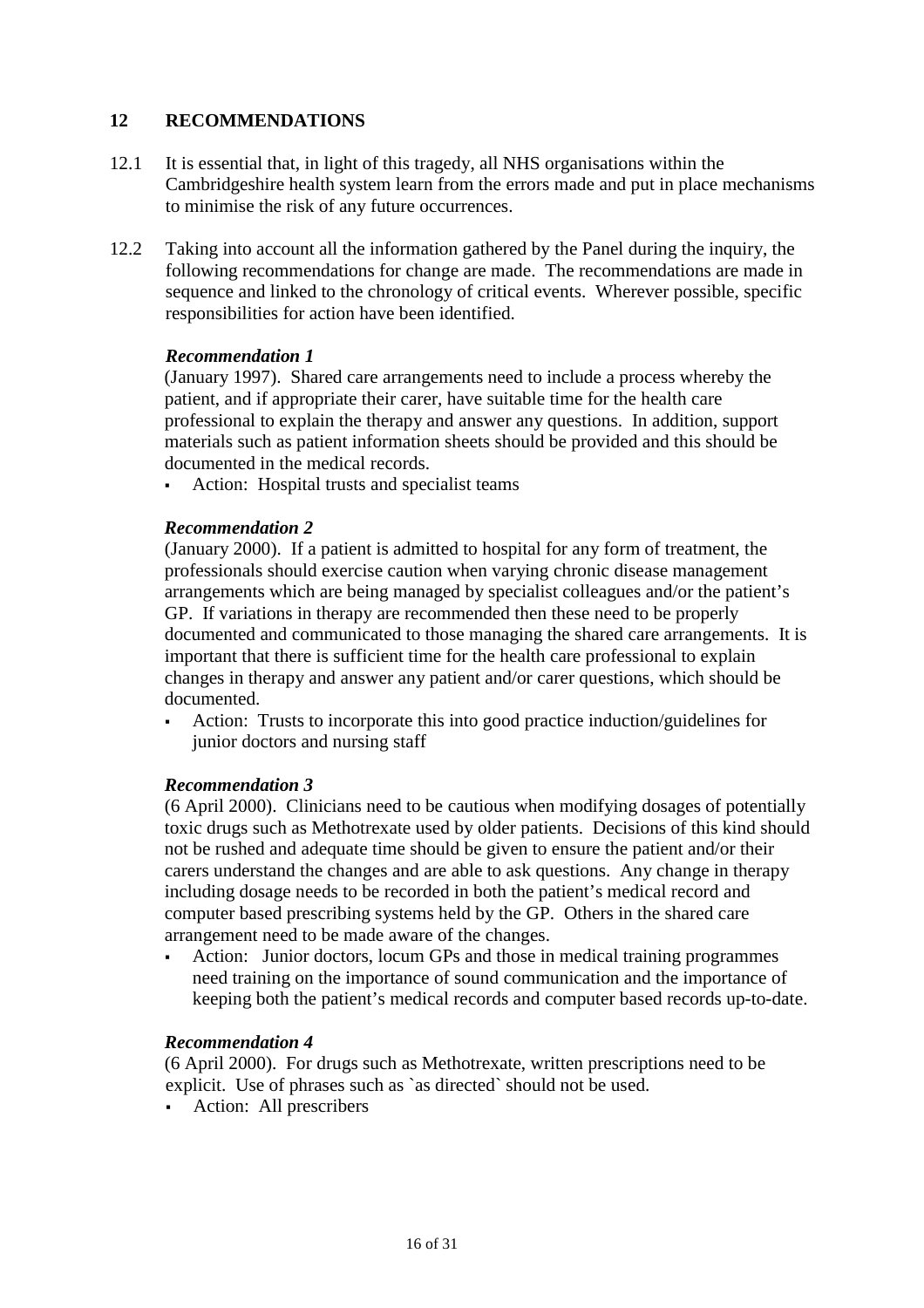#### *Recommendation 5*

(6 April 2000). Any change in therapy including dosage needs to be recorded in both the patient's medical record and computer-based prescribing systems held by the GP. Clinicians need to be cautious when modifying dosages of potentially toxic drugs such as Methotrexate used by older patients. Decisions of this kind should not be rushed and adequate time should be given to ensure the patient and/or their carers understand the changes and are able to ask questions. Others in the shared care arrangement need to be made aware of the changes.

 Action: Junior doctors, GP locums and those in training programmes need training on the importance of sound communication. Explicit practice systems need to be in place to ensure both written and computer based records are kept up to date.

#### *Recommendation 6*

(6 April 2000). GP prescribing software systems need to be programmed to display a warning prompt to prescribers for these potentially toxic drugs to minimise the risk that they are prescribed in error. In the case of Methotrexate the warning prompt should indicate that it is a weekly dose for the treatment of rheumatoid arthritis, and require the prescriber to take specific actions to over-ride the warning.

 Action: GP systems need to be programmed to have specific prompts and secure systems to reduce risk of errors.

#### *Recommendation 7*

(6 April 2000). Labelling software within a community pharmacist's premises also needs to have safety protocols which would warn the pharmacist that Methotrexate is usually a weekly dose. Again, the warning prompt should require specific actions by the pharmacist to over-ride the warning.

 Action: Community Pharmacy labelling software needs to have suitable safety prompts and be programmed to reduce likelihood of daily/weekly dosage labelling errors.

#### *Recommendation 8*

(6 April 2000) Continuing professional development (CPD) of all professionals including locums is essential to ensure that as a professional they keep abreast of the latest developments and best practice in their field of care. The Panel observes that CPD for locum professionals can be more difficult given the temporary nature of their positions. It is essential that locums take responsibility for their own CPD and keep a record of their CPD activities.

 Action: The CPD of locums needs to be part of the employment policy of the pharmacy and general practice with individual review as an integral part of the policy.

#### *Recommendation 9*

(7 April 2000). In any shared care arrangements for chronic disease management the patient and carer responsibilities need to be established so that their role in ensuring the correct administration of medication is explicit. Community pharmacists need to use their prescription records for individuals to check dosage and drug regime with patients or carers collecting medication. If there is a change to the drug regime the pharmacist should check the patient/carer understands the change and what they need to do as a result of this.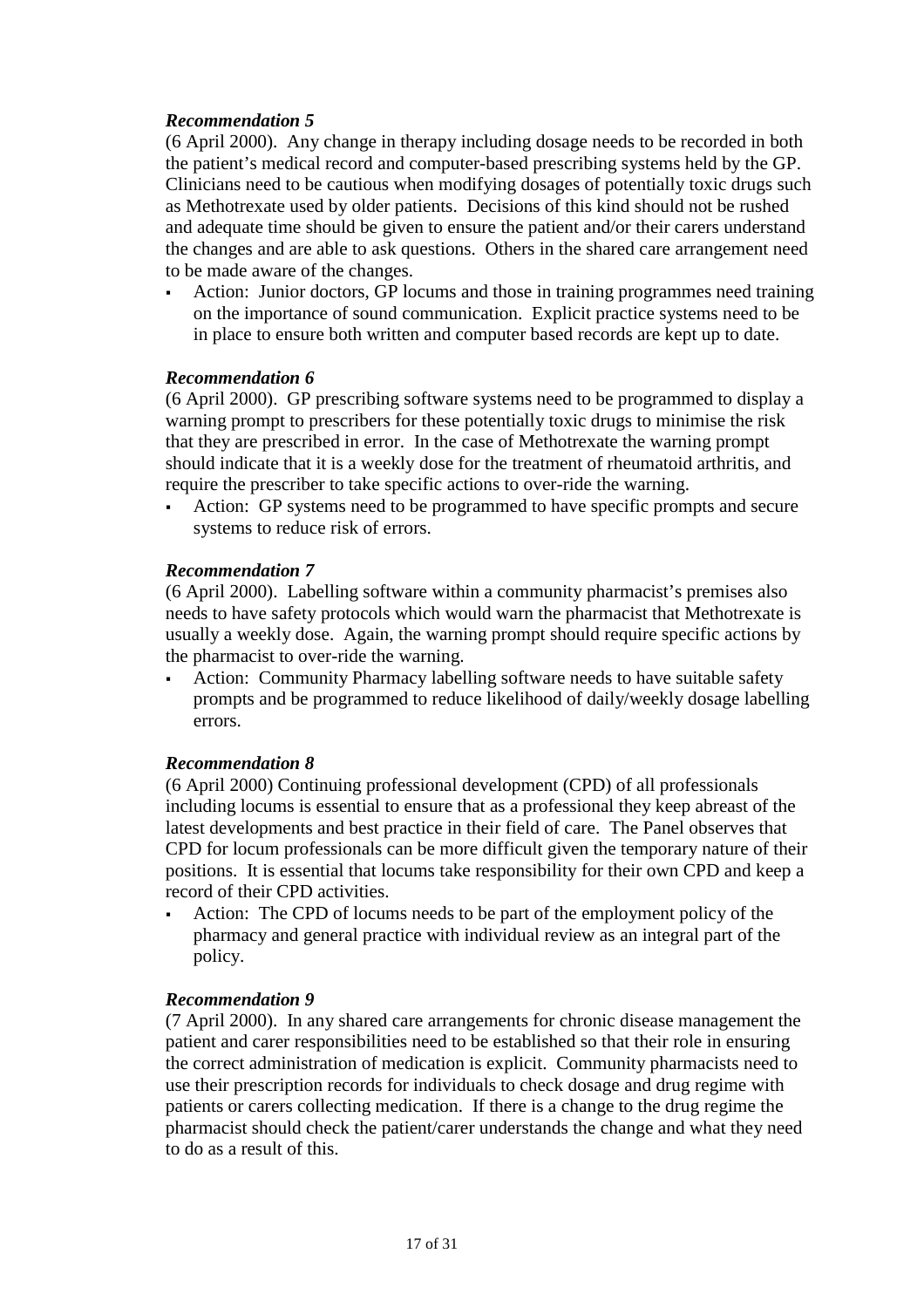Action: shared care arrangements need to involve training of carers/patients and the shared responsibilities made explicit. Shared care protocols/guidelines and patient held records are an important manifestation of this. Community Pharmacy records of regular customers need to be used to check changes in dosage. Good practice involves discussing and checking with patients and/or their carers their understanding of any changes of dosage or medication.

#### *Recommendation 10*

(12 April 2000). Prescribing systems within primary care need to be robust to ensure that that doctors signing repeat prescriptions have access to important information including medical records, and have the time set aside to carry out this task effectively. Any amendments or changes made by the prescribing doctor need to be entered in both the medical and computer records. The use of 'post-it' notes for amending errors in therapy is unreliable.

 Action: the authorising of repeat prescriptions in general practice needs to have the time to make it a clinically sound process with suitable access to necessary records for the signer and ensuring changes are recorded in both notes and prescription systems, including the computer memory.

#### *Recommendation 11*

(12 April 2000) Guidance over the deletion from practice computer systems of wrong prescriptions is imperative to ensure systems do not retain wrong prescriptions which could be referenced in the future and possibly lead to the re-issue of an incorrect script.

 Action: GP practices to introduce practice procedures to prevent possible re-issue of an incorrect prescription as a result of incorrect computer files.

#### *Recommendation 12*

(12 April 2000) The frequency of repeat prescriptions should be addressed. In this incident, the patient received the new prescription on 6 April and placed a repeat prescription request on 12 April, just six days later. The Panel recommends that such requests should be declined as it encourages individuals to `stock pile` medication.

 Action: GPs and pharmacists to work together to agree what would be a reasonable time lapse before a request for repeat prescription is authorised.

#### *Recommendation 13*

(13 April 2000). Shared care arrangements for chronic disease management benefit from patient held records. This can be used by visiting clinicians who may not have immediate access to the medical record. In addition, these booklets could contain useful reminders to patients and their carers about important side effects of these potentially toxic drugs.

 Action: hospital specialists who initiate shared care therapies need to ensure that patient held records are supplied and their role explained. GPs and nurses need to check that they are used and presented at consultations. Periodic checks are necessary over time. Hospital Trusts to revise booklets to include reminders about important side effects.

#### *Recommendation 14*

(14 April 2000). Within general practice there needs to be discipline in recording current drug treatments in the prescribing software as well as the medical record if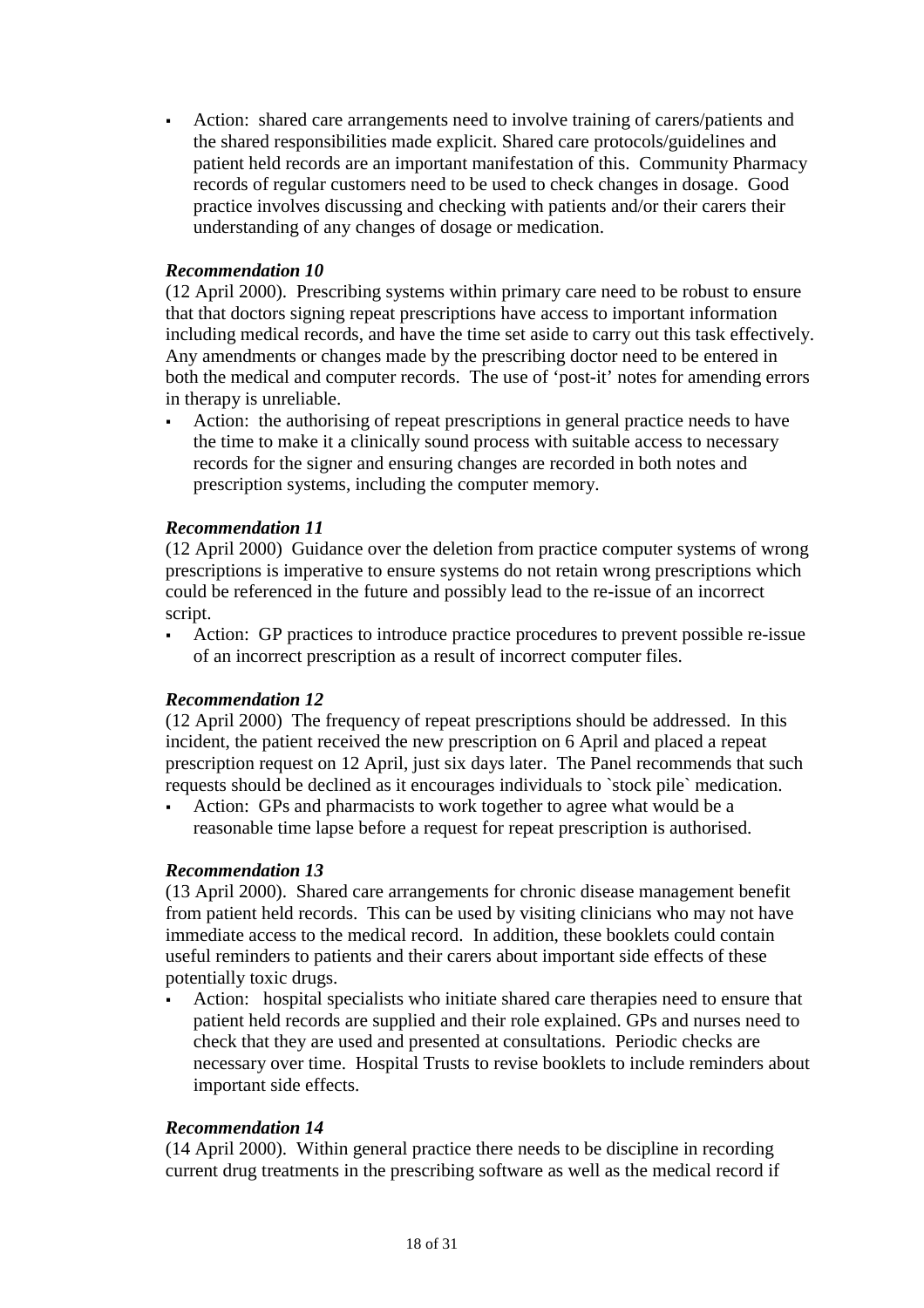they are separate. In addition this medical record should have prominent prompts reminding clinicians that the individual patient is on a potentially toxic drug that might interact with new therapies, and list the potential side effects.

 Action: Hospital and GP records need to have visible prompts for patients on potentially toxic drugs.

#### *Recommendation 15*

(15 April 2000). Increasingly patients may be visited by or see a doctor out of hours who will not have immediate access to the patient's medical record. This means that patients and their carers will increasingly have more responsibility for relating medical history and current therapies. In addition, the out of hours medical and nursing services need to consider how best to develop electronic links and other support systems to reduce inherent risks.

 Action: GPs need to ensure that patients with chronic diseases have access to patient held records to assist visiting clinicians and community pharmacists. Out of hours co-operatives also need to promote this as a risk management policy.

#### *Recommendation 16*

(18 April 2000). When a patient is admitted to hospital it is very important for the referring doctor to ensure that an adequate past medical history and current drug regime is communicated securely to the receiving hospital.

 Action: GP training in this and audit of referral letters is recommended. Trust clinical audit programmes need to follow up the adequacy of clerking of admissions including the physical examination and diagnostic process.

#### *Recommendation 17*

(18 April 2000). Emergency referral of older patients with undifferentiated medical problems to a specialist ward should be avoided. We note that this patient had no previous ENT history and the diagnosis of pharyngitis due to infection was tentative.

 Action: Trust admission procedures should be reviewed to encourage the use of medical admissions units for older people with undifferentiated diagnostic problems with onward referral to a specialist ward if this is deemed necessary. Communication of the procedures to all GPs referring to the hospital to inform appropriate GP referral is important. The Trust procedure should include advice to GPs if suggested referral unit is not felt by the hospital doctor to be the most appropriate.

#### *Recommendation 18*

(18 April 2000). Systems for accepting patients' own drugs (PODs) needs review so that some potentially toxic and relatively uncommon therapies are subject to closer review by hospital doctors and pharmacists.

 Action: The Trust needs to implement its new policy on PODs so that specified drugs are scrutinised by pharmacists before administration.

#### *Recommendation 19*

(18 April 2000). Ward systems need to be more secure so that in the event of a blood sample being reported as inadequate by the receiving laboratory a repeat sample is sent in a timely manner. Ward rounds need to be documented in the medical notes and should include a review of investigation results.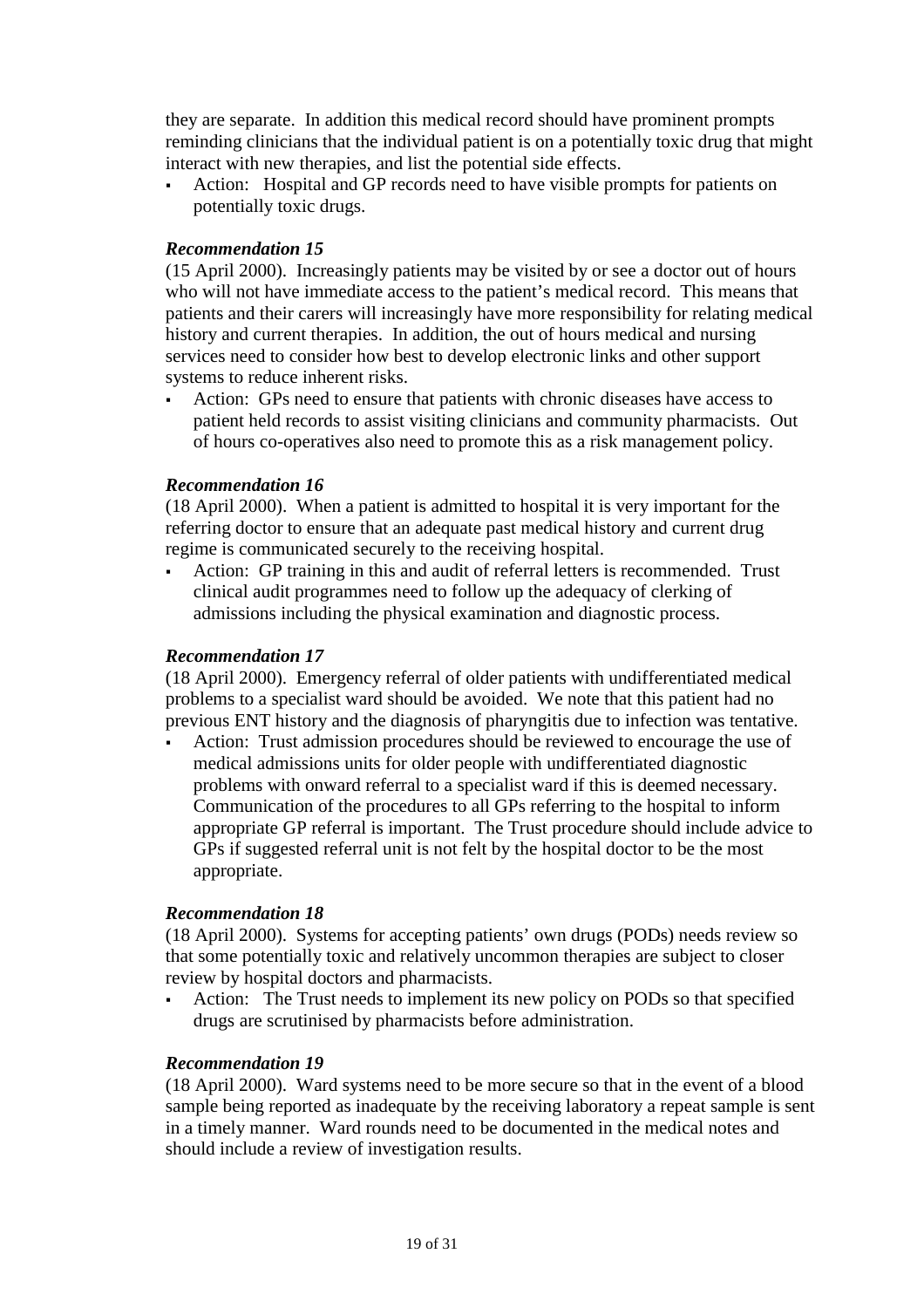Action: Trusts need to develop more robust systems to follow up resupply of inadequate samples for testing and improve the rigour of daily ward rounds.

#### *Recommendation 20*

(19 April 2000). Prescription errors when noted by doctors, nurses or patients need to be corrected speedily to reduce any risk of perpetuation of dosage errors. 'Post it' notes should not be used to record changes needed to a patient's drug chart. Ward rounds need to be documented in the medical notes and should include a review of drug therapies.

 Action: Trusts should stop using post it notes as a vehicle for communicating changes in therapies and ensure that there is greater sharing of nursing reports at medical ward rounds, which should include a review of drug charts.

#### *Recommendation 21*

(20 April 2000). Queries from hospital pharmacists about prescribing errors need to be communicated directly to the prescriber or their deputy and not via a nurse. It is good practice for all wards to have ward pharmacists who can develop relationships with ward personnel, influence good prescribing/administration of drugs procedures and be a daily resource to ward staff. Systems for out of hours and weekends need to be in place.

 Action: Trusts should consider providing ward based pharmacists for all wards and secure systems for out of hours. Procedures should be reviewed to ensure that any significant queries from the hospital pharmacist regarding prescribed drugs are communicated directly with the prescriber.

#### *Recommendation 22*

(20 April 2000) If a hospital doctor needs to check a patient's prescription with a GP prescriber, for toxic drugs such as Methotrexate, confirmation of prescription should be sought directly from the prescriber.

Action: Trust to identify such drugs and introduce a procedure to support this.

#### *Recommendation 23*

(21 April 2000). If a patient's condition is not improving as anticipated on the admission assessment then a thorough review needs to be undertaken and consultant involvement sought. Drug side effects need to be more prominent in junior doctor training and considered as a possibility in those with chronic diseases on multiple drug therapies.

 Action: Review of patient's progress in daily ward rounds needs to be made against admission diagnosis and early involvement by consultant staff in the event of deterioration or lack of progress. Those responsible for clinical training, including the training of junior doctors, which should provide training on drugs and their side effects.

#### *Recommendation 24*

(22 April 2000). Nurses are important members of ward teams. The nursing records need to form part of ward rounds so that concerns about the possible diagnosis or therapies are shared explicitly with the clinical team.

 Action: Trust processes need to be reviewed to ensure nurse records and observations are considered at daily ward rounds.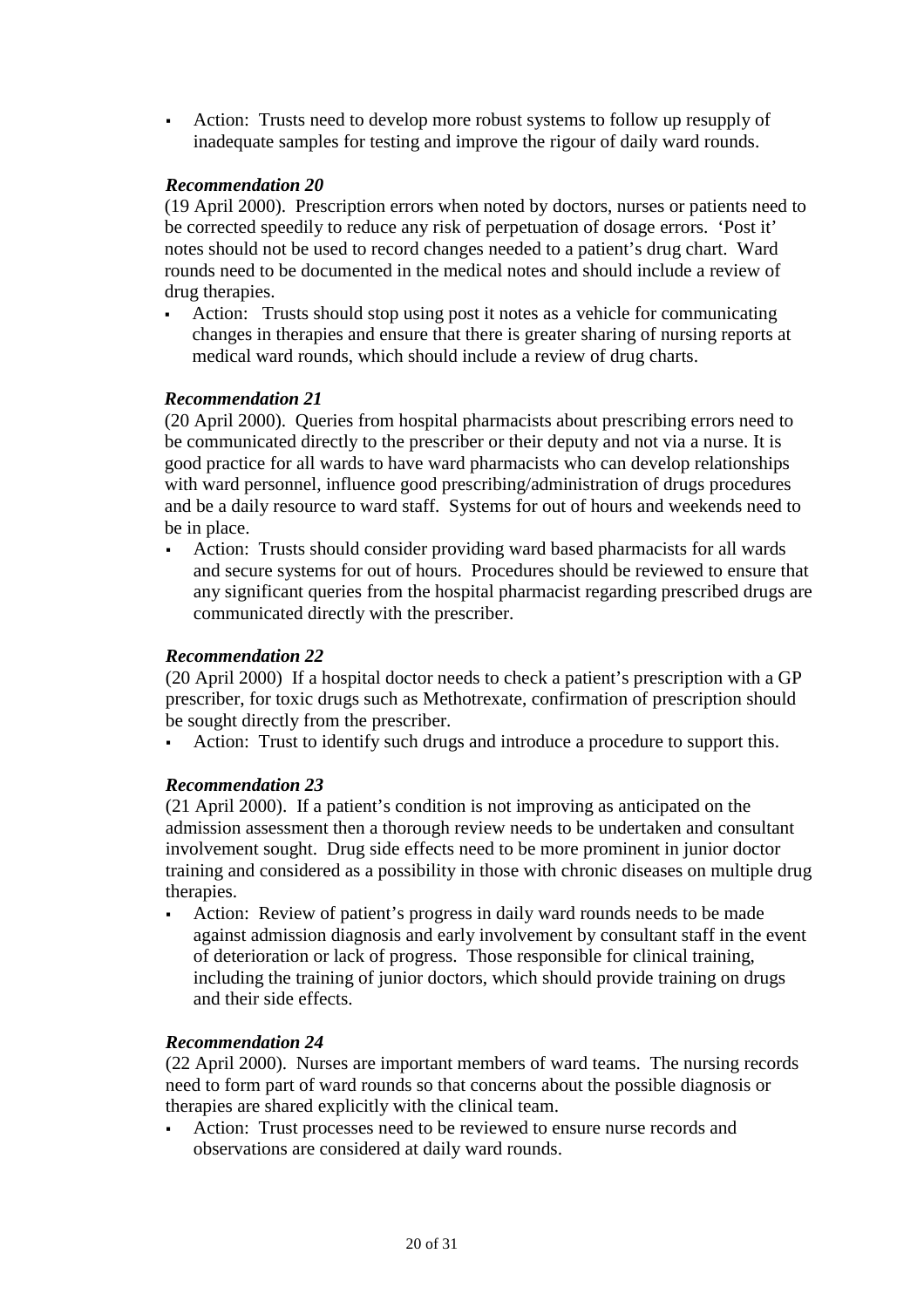#### *Recommendation 25*

Awareness of the drug Methotrexate and associated risks need to be raised across the NHS nationally. Lessons from this Inquiry should be shared.

 Action: Cambridgeshire Health Authority to request a national communication to be co-ordinated by the Department of Health. The report will be posted on the Cambridgeshire Health Authority website and all health authorities will be alerted to this report on the site and its significance.

#### *Recommendation 26*

Recognised sources for drug information such as the BNF need to be reviewed to ensure that the potential toxicity of Methotrexate is highlighted in the context of its increasing use in chronic disease management. These information sources should also reinforce the use of Methotrexate in these conditions as a weekly rather than daily regime.

 Action: Cambridgeshire Health Authority to communicate the findings of this Inquiry to the Department of Health, BNF, MIMMS and to the Pharmaceutical industry.

#### *Recommendation 27*

Drug companies who have licenses for the use of Methotrexate in psoriasis and rheumatoid arthritis, should review their packaging for Methotrexate so that it reinforces to pharmacists, doctors and patients in a community setting that this is a weekly dose. The tablets should be available in blister packs with warnings that this is a weekly dose.

 Action: Cambridgeshire Health Authority to approach the Department of Health and Medicines Control Agency about these issues.

#### *Recommendation 28*

The appearance of the Methotrexate tablets should be reviewed in order to assist with identification of the strength of each tablet. The similarity between the 2.5mg and 10mg tablets presents a risk when handling such potentially toxic drugs. It is questionable if the 10 mg tablets need to be available in the community. Drug companies should review their patient information leaflets contained in Methotrexate packs to take account of its increasing use in the treatment of rheumatoid arthritis. The inclusion of a number of leaflets in each pack would provide pharmacists with a supply to distribute to patients.

 Action: Cambridgeshire Health Authority to approach the Department of Health and Medicines Control Agency about these issues.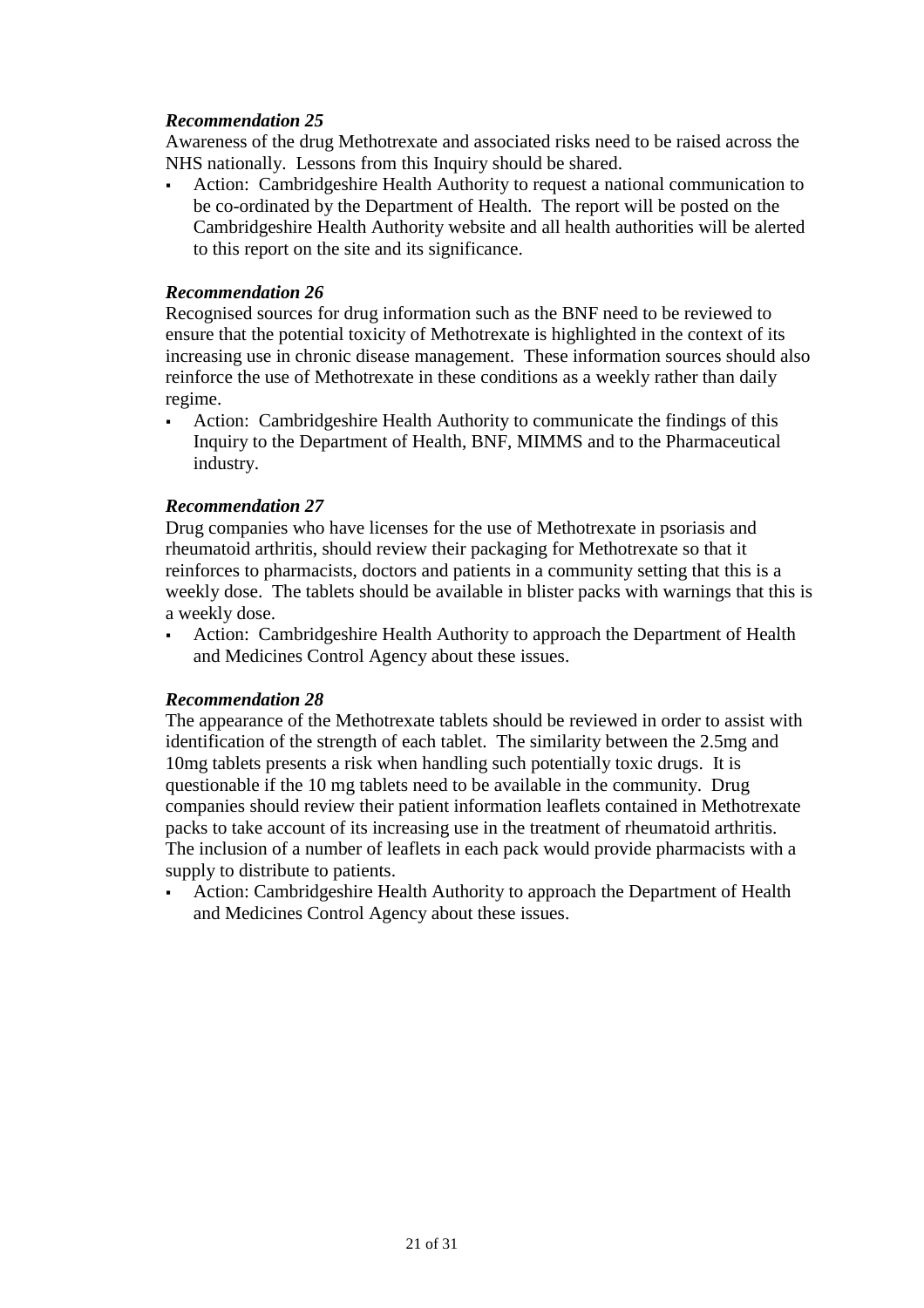#### **APPENDIX 1**

#### **PATIENT'S METHOTREXATE DOSE AND REGIME**

<span id="page-22-0"></span>

|                                                                                                                                          | <b>SUN</b>                                                                                                                                                                                                                                                                                                                                                                                                                                                                                    | <b>MON</b>        | TUE               | <b>WED</b> | <b>THURS</b> | FRI             | <b>SAT</b> | <b>SUN</b>     |
|------------------------------------------------------------------------------------------------------------------------------------------|-----------------------------------------------------------------------------------------------------------------------------------------------------------------------------------------------------------------------------------------------------------------------------------------------------------------------------------------------------------------------------------------------------------------------------------------------------------------------------------------------|-------------------|-------------------|------------|--------------|-----------------|------------|----------------|
| Usual dosage regime<br>17.5mg weekly                                                                                                     | 2.5mg                                                                                                                                                                                                                                                                                                                                                                                                                                                                                         |                   |                   |            |              |                 |            | 2.5mg          |
| <b>Total weekly dose</b><br>$17.5 \text{ mg}$                                                                                            |                                                                                                                                                                                                                                                                                                                                                                                                                                                                                               |                   |                   |            |              |                 |            |                |
| Intended change to<br>regime: 1 x 10mg tablet<br>to be supplemented with<br>3 x 2.5mg tablets from<br>patient's current supply<br>weekly | $\ominus$<br>$10mg$ $2.5mg$                                                                                                                                                                                                                                                                                                                                                                                                                                                                   |                   |                   |            |              |                 |            | $10mg$ $2.5mg$ |
| <b>Total weekly dose</b><br>$17.5 \text{ mg}$                                                                                            |                                                                                                                                                                                                                                                                                                                                                                                                                                                                                               |                   |                   |            |              |                 |            |                |
| Actual resulting regime                                                                                                                  | $\begin{array}{c} \nabla \cdot \mathbf{1} \quad \mathbf{1} \quad \mathbf{1} \quad \mathbf{1} \quad \mathbf{1} \quad \mathbf{1} \quad \mathbf{1} \quad \mathbf{1} \quad \mathbf{1} \quad \mathbf{1} \quad \mathbf{1} \quad \mathbf{1} \quad \mathbf{1} \quad \mathbf{1} \quad \mathbf{1} \quad \mathbf{1} \quad \mathbf{1} \quad \mathbf{1} \quad \mathbf{1} \quad \mathbf{1} \quad \mathbf{1} \quad \mathbf{1} \quad \mathbf{1} \quad \mathbf{1} \quad \mathbf{1} \quad \mathbf{1} \$<br>10mg | $\ominus$<br>10mg | $\ominus$<br>10mg | 10mg       | 10mg<br>▽    | $\bigcirc$ 10mg | 10mg       | 10mg           |
| <b>Total weekly dose</b><br>$70 \text{ mg}$                                                                                              |                                                                                                                                                                                                                                                                                                                                                                                                                                                                                               |                   |                   |            |              |                 |            |                |

# **Key**

 $\bigoplus$ 

2.5 mg light yellow tablet – scored M2.5

10 mg darker yellow tablet – scored M10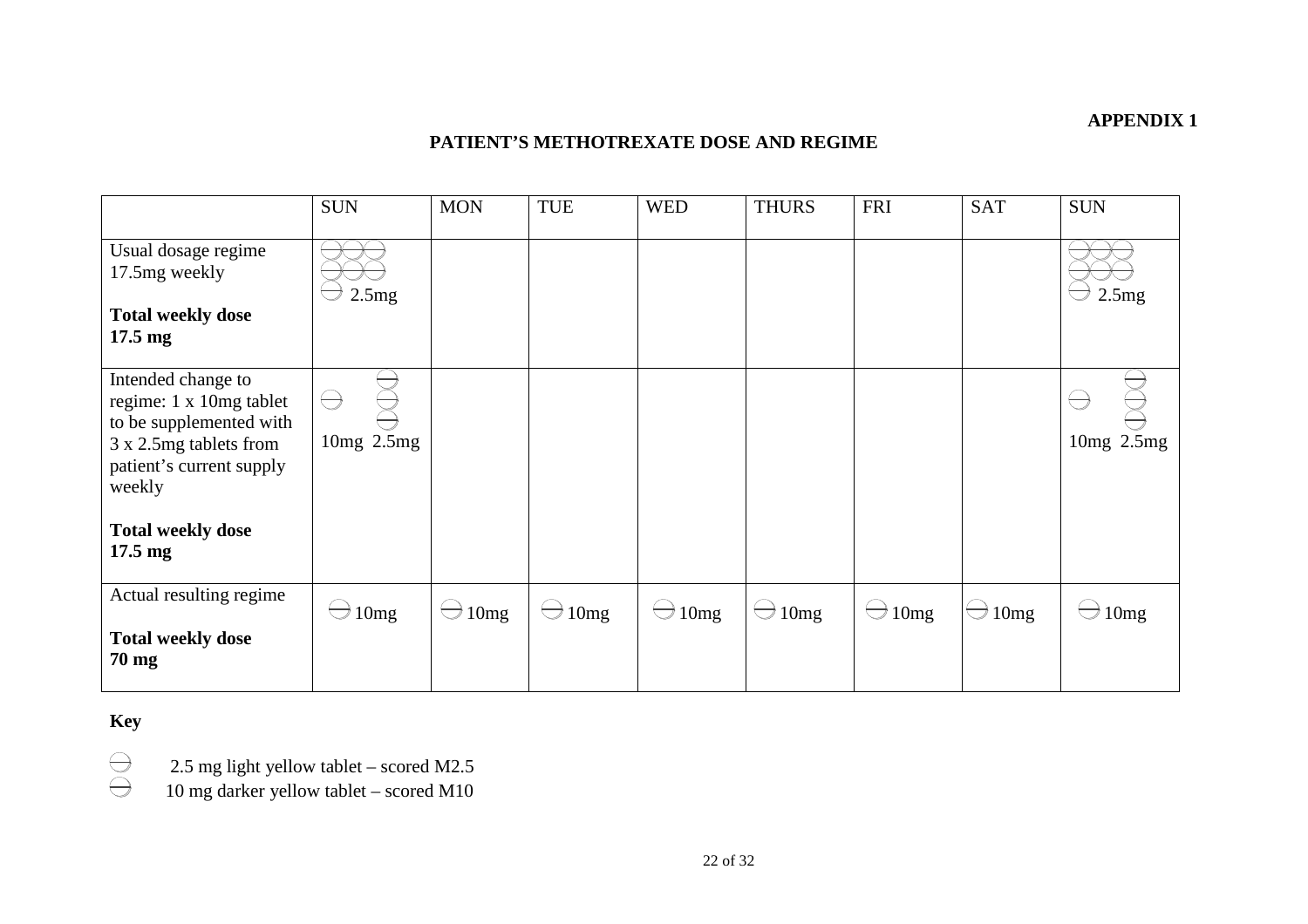#### **APPENDIX 2**

#### **SERIOUS UNTOWARD INCIDENT PROCEDURE**

#### **NHS EXECUTIVE**

<span id="page-23-0"></span>" A serious untoward incident to be reported under this procedure is any incident on an NHS site or elsewhere whilst in NHS-funded or NHS regulated care involving:

- a) NHS patients, relatives, visitors;
- b) staff, students undertaking clinical or work experience and/or their tutors;
- c) contractors, equipment, buildings or property,

and which:

- caused death (including suicide) or serious injury or was life-threatening;
- contributes to a pattern of a sustained fall in standards of care;
- involved a hazard to public health, including major toxic contamination or radiation hazard;
- involved the absconding of a detained mental health patient;
- caused serious disruption to services;
- caused significant damage to the assets of an NHS organisation;
- may cause significant damage to the reputation of an NHS organisation or its staff;
- involved fraud or suspected fraud (the procedure in HSC 1999/062 must also be observed in parallel);
- may or did give rise to a significant claim for damages or to legal proceedings;
- involved the suspension of a member of clinical staff or a student on clinical grounds or for reasons associated with patient care;
- causes concern following an inquest;
- may create adverse media coverage of potential regional or national interest

It is recognised that a degree of judgement is required when deciding when to report an incident. If in doubt, please seek the advice of your local Health Authority communications team or the Regional Office."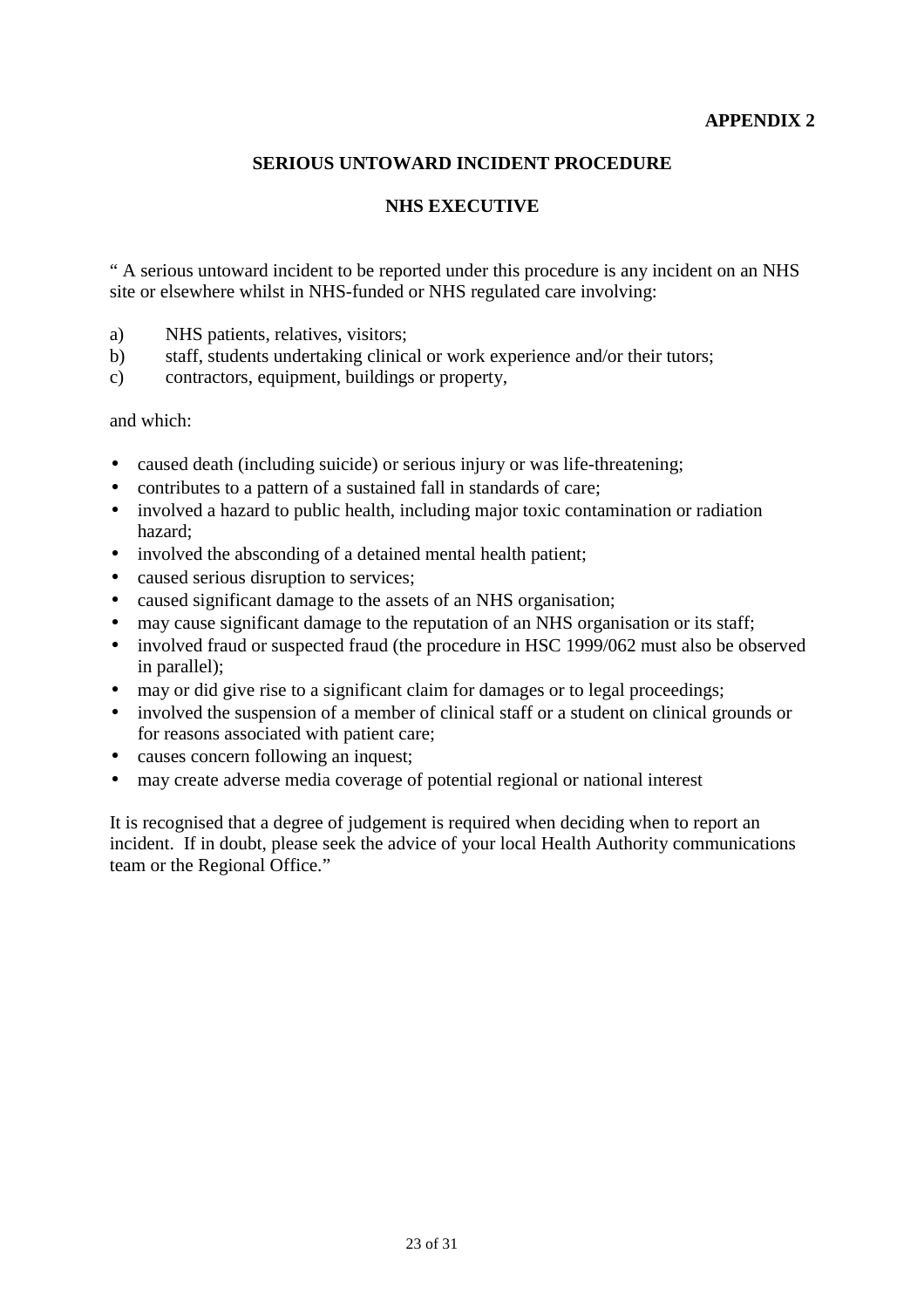#### <span id="page-24-0"></span>**INQUIRY PANEL MEMBERSHIP**

#### *Panel Chairman: Owen Ingram, Non Executive Director, Cambridgeshire Health Authority*

Owen Ingram has been a non-executive Director of various health authorities in Cambridgeshire, including the Family Health Service Authority, and a vice chair of South Peterborough Primary Care Group. He works as Management Consultant working with mental health and special needs groups. Prior to this he was Chief Executive of the Richmond Fellowship and a number of other national charities.

#### *Dr Ian Dumbelton, General Practitioner*

Dr Dumbelton has been a General Practitioner in St Neots since 1984. He has been a member of the Local Medical Committee (LMC) for six years and LMC Chair for 2½ years. He has taken an active role in the discipline and poor performing procedures for General Practitioners locally.

#### *Tim Coaker, Community Pharmacist*

Tim Coaker has worked in and around Cambridgeshire for the last 20 years as a Community Pharmacist/Manager in various Boots the Chemists stores. Currently manager of the Boots the Chemist store in Bretton, Peterborough, Tim was formerly vice chairman of the former North West Anglia Local Pharmaceutical Committee, and has been Chairman of the Cambridgeshire Local Pharmaceutical Committee since April 1999.

#### *Dr Nicholas Sheehan, Consultant Rheumatologist, Peterborough Hospitals NHS Trust*

Dr Sheehan has been a Consultant Rheumatologist since 1986. He is Chairman of the East Anglian Society for Rheumatology and a Regional Advisor in Rheumatology to the Royal College of Physicians. He is President Elect of the Rheumatology and Rehabilitation Section of the Royal Society of Medicine, Honorary Treasurer of the British League Against Rheumatism and a former member of the Executive of the British Society for Rheumatology.

#### *Dr Tony Jewell, Director of Public Health, Cambridgeshire Health Authority*

Tony Jewell has been a Director of Public Health for 5 years and a Public Health Doctor for 10 years. Before training in Public Health he was a principal in general practice for 10 years.

*Administrative support was provided by Andrea Prime, Head of Corporate Services and Nicky Hallows, Complaints Officer, Cambridgeshire Health Authority:*

#### *Andrea Prime, Head of Corporate Services, Cambridgeshire Health Authority*

Andrea Prime has an administrative background of eight years, with four years' experience in the NHS. Andrea Prime is Head of Corporate Services for the Cambridgeshire Health Authority and in this role oversees the management of complaints and legal proceedings for the Authority.

#### *Nicky Hallows, Complaints Officer, Cambridgeshire Health Authority*

Nicola Hallows has a background in teaching and for the past seven years has worked for the Health Authority complaints department, responsible for family health services complaints handling and disciplinary procedures.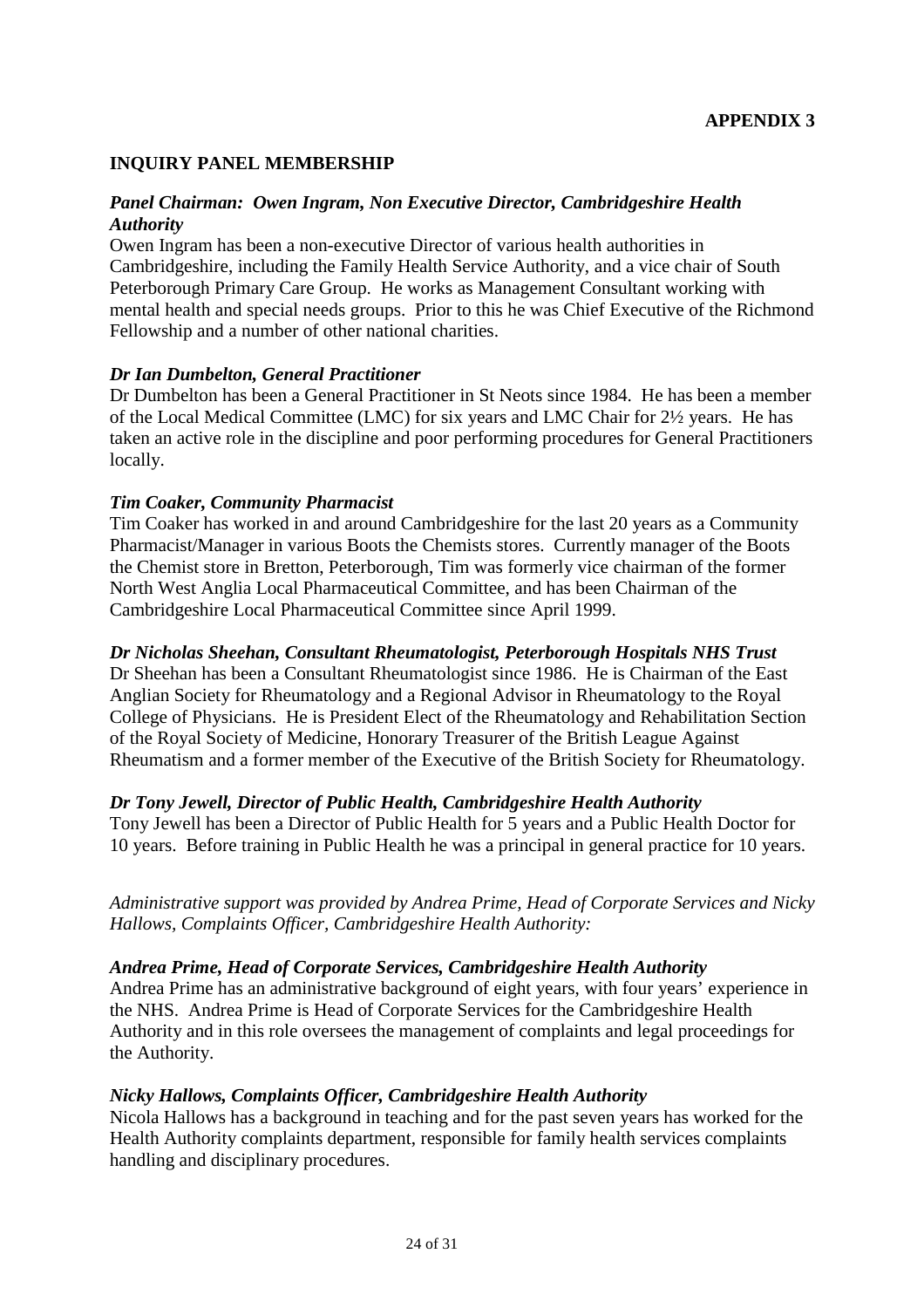#### **APPENDIX 4**

#### <span id="page-25-0"></span>**MEETINGS OF THE PANEL**

The Inquiry Panel met on four occasions: 6 June, 15 June, 27 June and 10 July. This report was prepared by the Panel using information and observations gleaned from all of the sources listed in Appendix 5.

| <b>Date</b> | Task                                                                                                             | Hours |
|-------------|------------------------------------------------------------------------------------------------------------------|-------|
| 6 June      | Designed process for Inquiry                                                                                     | 2     |
| 15 June     | Reviewed evidence from parties and identified<br>further information requirements                                | 4     |
| 27 June     | Interviews with parties involved plus analysis of<br>further written information                                 | 8     |
| 10 July     | Review summary report of interview. Considered<br>further information obtained and formed structure of<br>report | 4     |

In addition, panel members made further investigations including discussions with a number of people, visits to the GP practice and the pharmacy and scrutiny of medical records from the hospital and GP settings.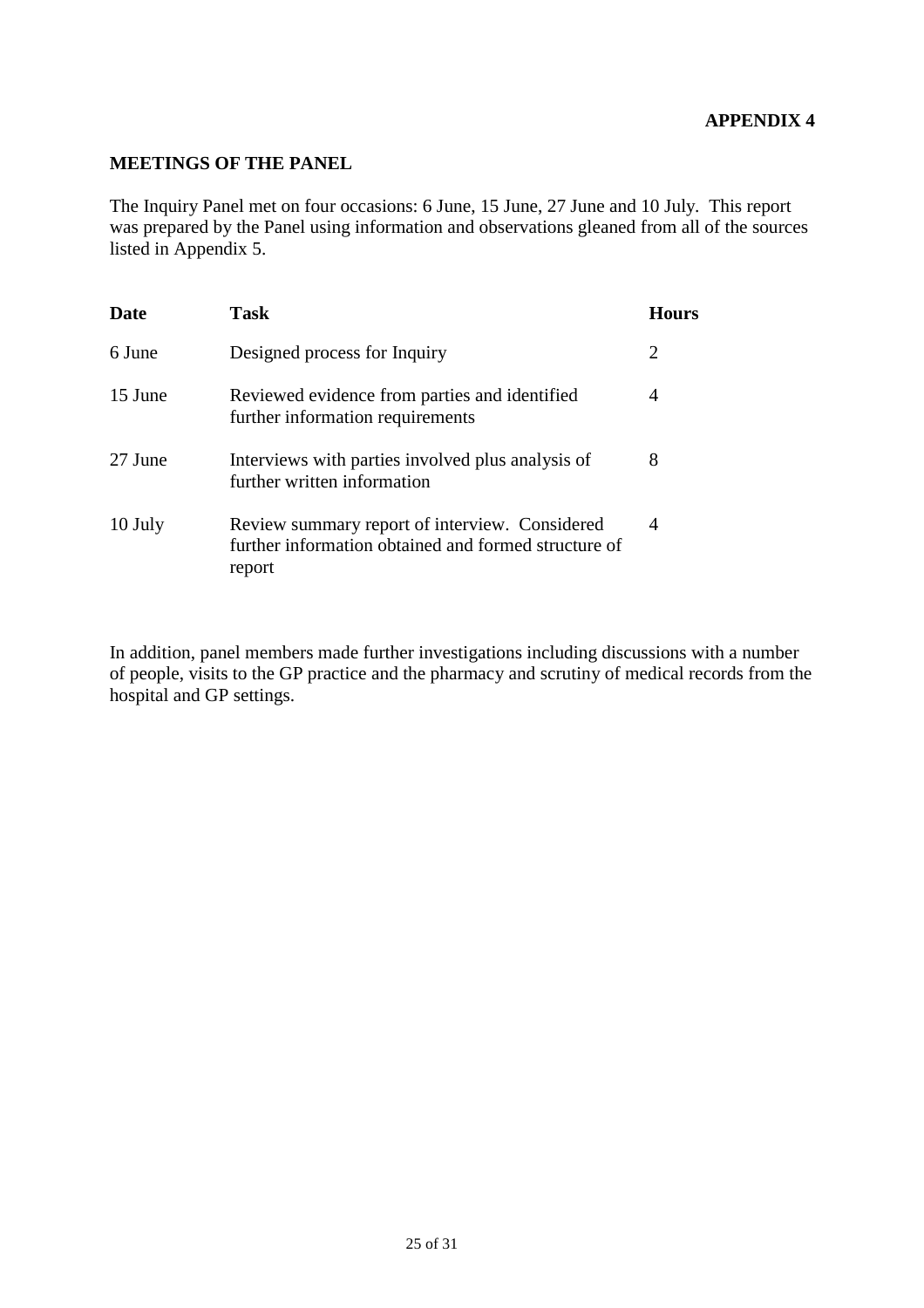# <span id="page-26-0"></span>**SOURCES OF INFORMATION FOR THE INQUIRY PANEL**

| a)            | Written statements by:<br>The family<br>The General Practice and the GP within this practice<br>The Community Pharmacy<br>The Hospital                                                      |
|---------------|---------------------------------------------------------------------------------------------------------------------------------------------------------------------------------------------|
| b)            | Interviews held by the Panel with:<br>Family member representatives $-6$<br>General Practice representatives - 5<br>Community Pharmacy representatives $-3$<br>Hospital representatives - 7 |
| $\mathbf{c})$ | Case notes and monitoring charts for the patient from the General Practice,<br><b>Pharmacy and Hospital</b>                                                                                 |
| $\mathbf{d}$  | Policies and procedures relevant to system failures within the General Practice,<br><b>Pharmacy and Hospital</b>                                                                            |
| e)            | Background literature on Methotrexate and other untoward incidents causing<br>either death, serious injury or life threatening circumstances caused by<br>Methotrexate                      |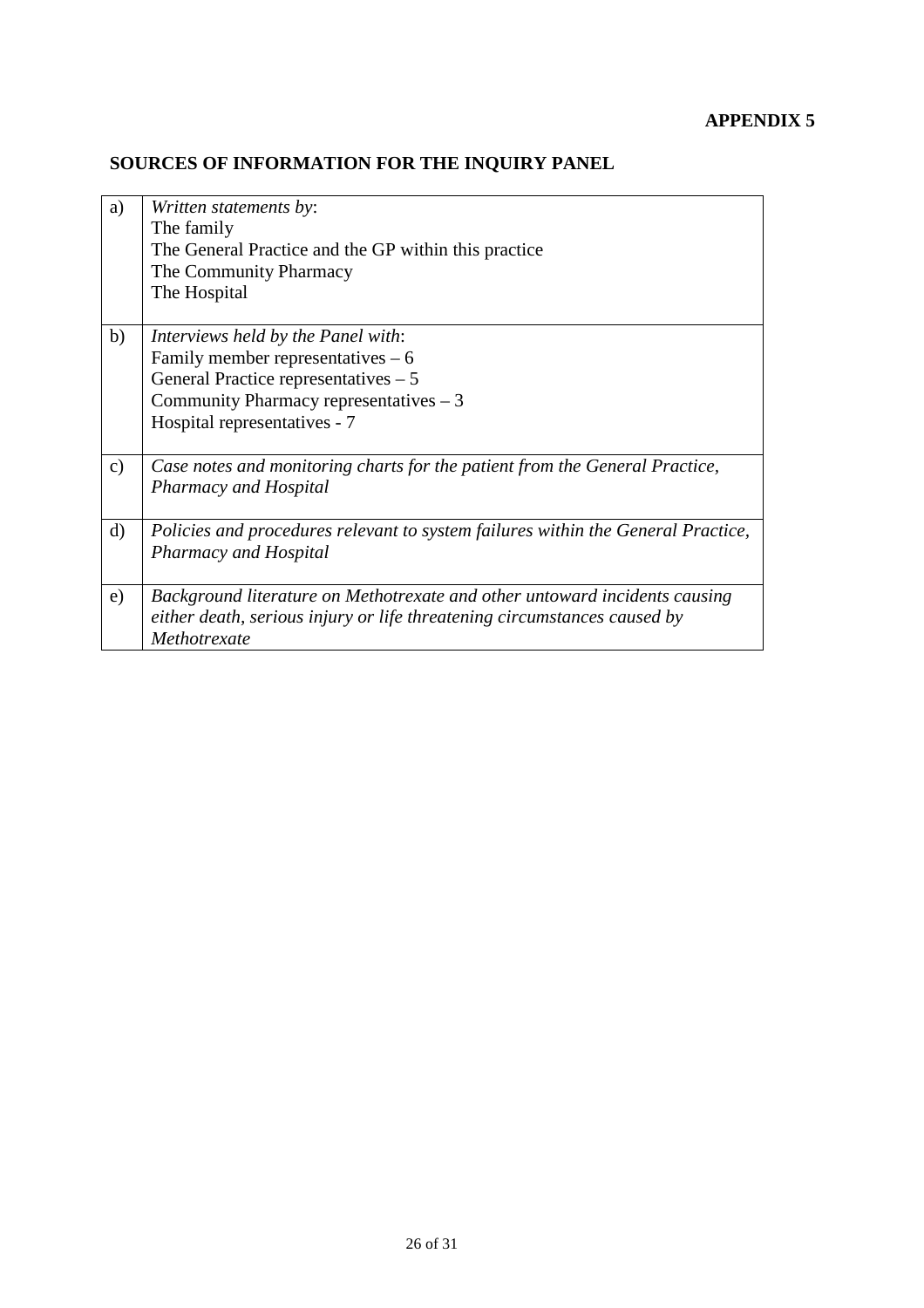#### **THE BRITISH SOCIETY FOR RHEUMATOLOGY**

#### **GUIDELINES FOR SECOND LINE DRUG MONITORING**

#### **Methotrexate**

**A typical dose regimen may be**:- 7.5mg weekly increasing by 2.5 mg every 6 weeks to 15- 20mg weekly as appropriate. Lower doses should be used in the frail elderly or if there is significant renal impairment. Folic acid 5mg given 3 days after each dose may reduce the incidence of toxicity. Care must be taken to avoid cotrimoxazole in patients taking Methotrexate.

**Typical pretreatment assessment**:- FBC, U&E's, LFT's (incl. AST or ALT), Chest X-ray.

**Typical monitoring:** FBC weekly until 6 weeks after last dose increase and provided it is stable monthly thereafter. LFT's (incl. AST or ALT) 2-4 monthly. U&E's 6-12 monthly (more frequently if there is any reason to suspect deteriorating renal function).

#### **Action to be taken:-**

| WBC<4.0x10^9/1                   | withhold and discuss with rheumatologist  |
|----------------------------------|-------------------------------------------|
| neutrophils $<2.0x10^{9}/1$      | with hold and discuss with rheumatologist |
| platelets<150x10^9/1             | withhold and discuss with rheumatologist  |
| $>2$ -fold rise in AST, ALT      |                                           |
| or Alk. Phos                     | with hold and discuss with rheumatologist |
| unexplained fall in albumin      | withhold and discuss with rheumatologist  |
| rash or oral ulceration          | withhold and discuss with rheumatologist  |
| new or increasing dyspnoea       | withhold and discuss with rheumatologist  |
| MCB > 105f1                      | check B12 & folate and if low start       |
|                                  | appropriate supplementation               |
| significant deterioration in     |                                           |
| renal function                   | reduce dose                               |
| Abnormal bruising or sore throat | withhold until FBC result available       |
|                                  |                                           |

**Please note that in addition to absolute values for haematological indices a rapid fall or consistent downward trend in any values should prompt caution and extra vigilance.**

> Extract from the British Society for Rheumatology Guidelines for Second Line Drug Monitoring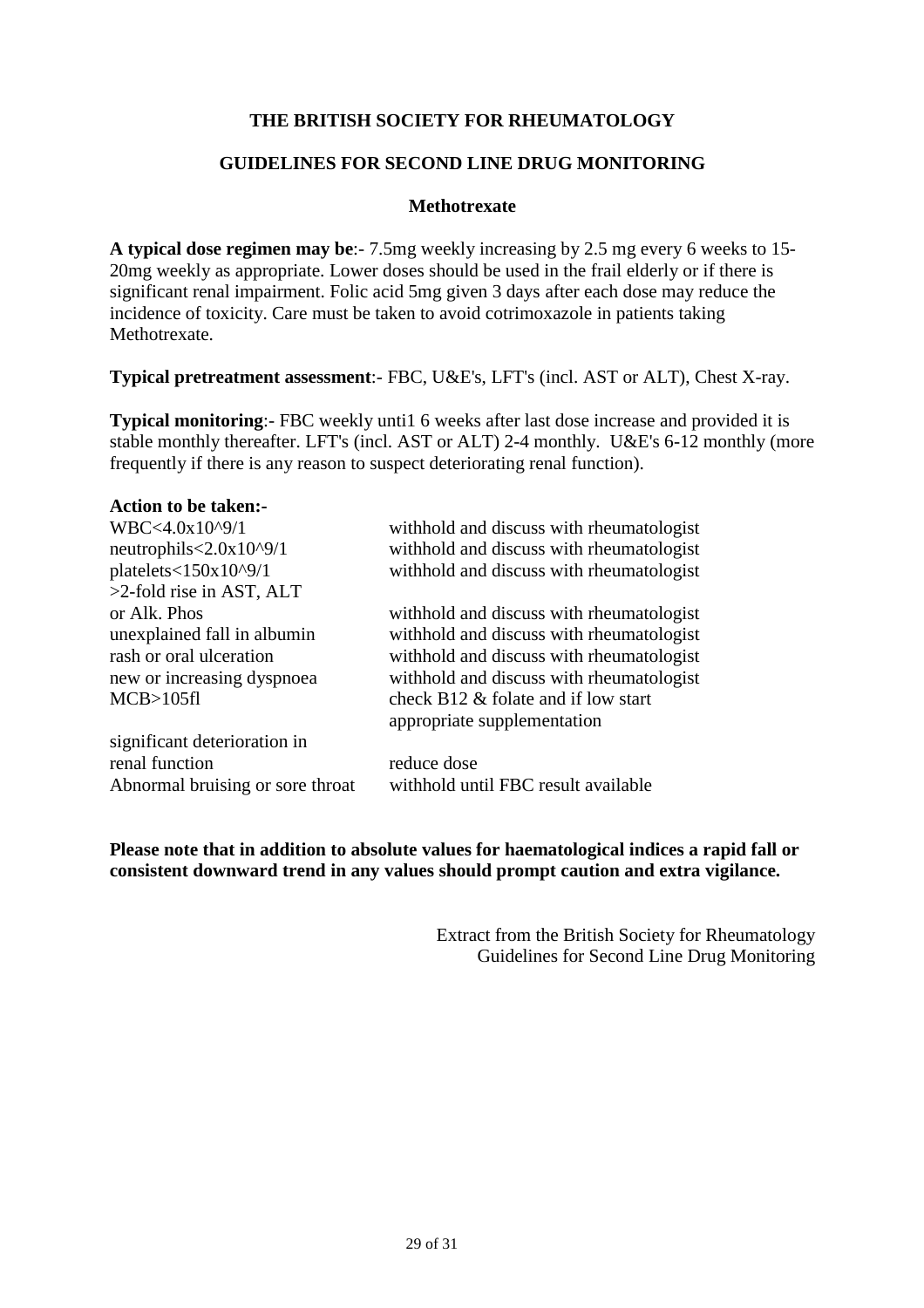# <span id="page-28-0"></span>**GUIDELINES FOR THE USE OF METHOTREXATE IN RHEUMATIC DISEASES**

# **AIMS**

Methotrexate is used as a disease modifying agent to induce and maintain a remission of rheumatoid arthritis. It is potentially toxic and therefore the drug must be monitored. Doses should be lowered in patients with impaired renal function.

# **DOSAGE**

- 1 Start with 7.5 mg, orally or im, or subcutaneously **ONCE PER WEEK**.
- 2 According to clinical response, this weekly dosage may be increased by increments of 2.5-5.0 mg, at intervals of four weeks, to a maximum dosage of 25 mg. **ONCE PER WEEK.**
- 3 **INCREASING THE DOSE ABOVE 15 MG, SHOULD ONLY BE DONE AFTER DISCUSSION WITH THE HOSPITAL CONSULTANT CONCERNED.**
- 4 Clinical response usual at 4-6 weeks.

#### **MAIN SIDE EFFECTS**

- 1 **Common**: Nausea, anorexia, oral ulceration, minor hair thinning, abdominal discomfort, diarrhoea, headaches.
- 2 **Less common**: Rash, bone marrow suppression, causing thrombocytopenia, neutropenia and rarely anaemia.
- 3 **Rare but important: a) Hepato-toxicity**. Rarely Methotrexate may cause liver fibrosis/cirrhosis. Where alcohol is avoided this has proven rare. Avoid if pre-existing liver disease. **b) Pulmonary toxicity** .Acute pneumonitis or chronic pulmonary fibrosis may occur. This is not dose related. It presents with dry cough, dyspnoea and often fever. Pre-treatment CXR is recommended.
- 4 Methotrexate is teratogenic to ova and sperm. Therefore patients of either sex should be counselled about contraception, during treatment and for 3 months after stopping **Methotrexate**
- 5 Close contact with chicken pox or shingles -non immune patients require Acyclovir.

#### **MONITORING**

- 1 FBC & LFT's fortnightly for the first 4 weeks and thereafter monthly. ESR monthly to help assess response to treatment. Look out for downward trends as well as absolute levels of blood cell count.
- 2 Record results in patient held booklet.

#### **SIDE EFFECTS AND WHAT TO DO**

- 1 Nausea, abdominal discomfort, diarrhoea and anorexia may be helped by the addition of folic acid 5 mg, twice/week.
- 2 **WBC< 3,500/mm3** )
- 3 **Platelets< 150/000/mm3** ) **STOP** Methotrexate and inform 4 **ALT> twice upper limit of normal** ) Rheumatologist or Nurse **or falling albumin** (a) Practitioner 5 **Symptoms of pneumonitis** )

# **DRUG INTERACTIONS**

Never prescribe TRIMETHOPRIM or SEPTRIN. Caution with anticonvulsants. Avoid live vaccines. There are no contra-indications in using NSAID's with the doses of Methotrexate that we prescribe.